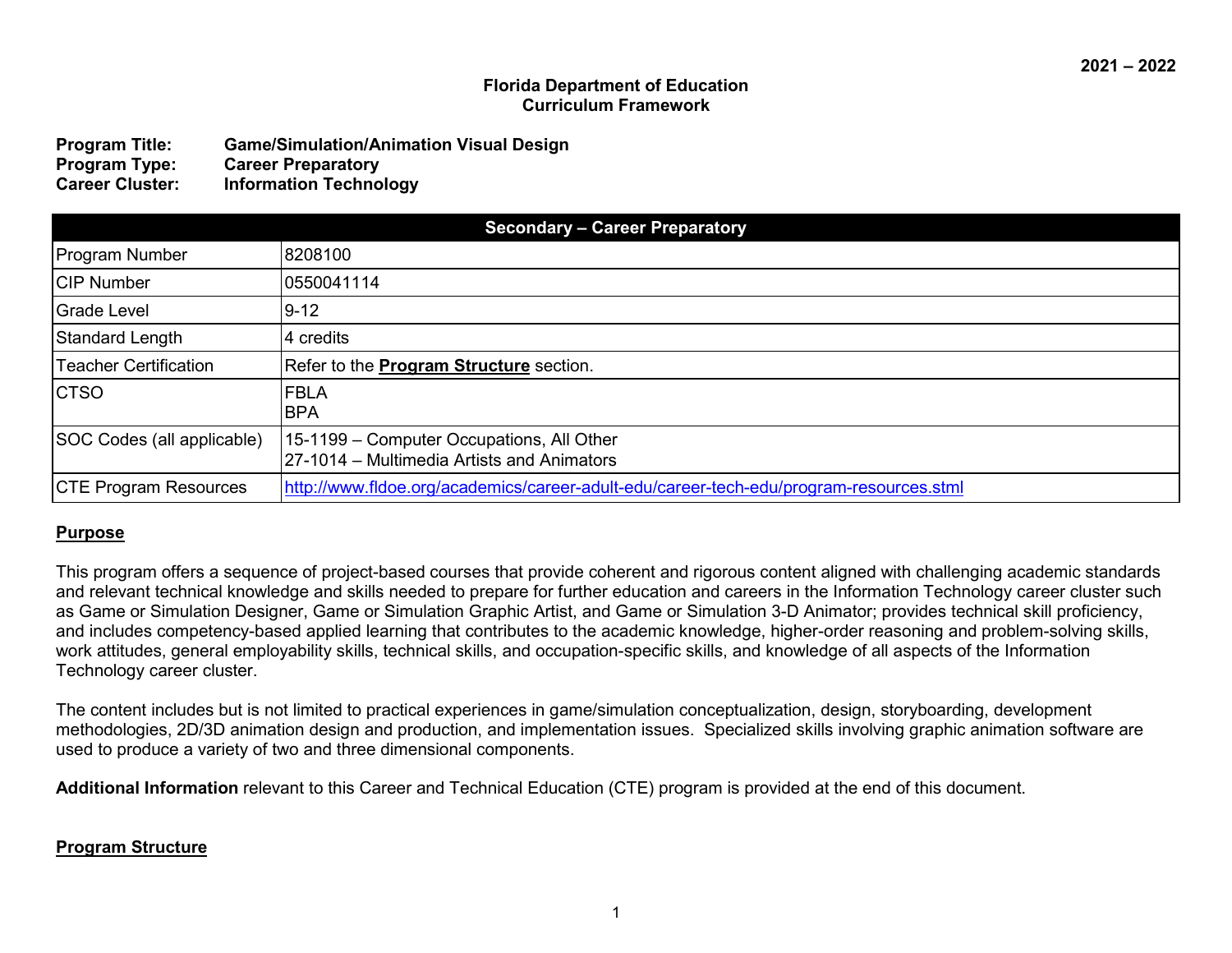This program is a planned sequence of instruction consisting of four (4) credits.

To teach the courses listed below, instructors must hold at least one of the teacher certifications indicated for that course.

The following table illustrates the secondary program structure:

| Course<br>Number | <b>Course Title</b>                         | Teacher Certification                | Length   | SOC Code | Level | Graduation<br>Requirement |
|------------------|---------------------------------------------|--------------------------------------|----------|----------|-------|---------------------------|
| 8207310          | Digital Information Technology OR           | <b>DIT Teacher Certifications</b>    | 1 credit |          | 2     | PA                        |
| 8208110          | <b>Game &amp; Simulation Foundations</b>    | BUS ED $1@2$                         | credit   | 15-1199  | ာ     | <b>PA</b>                 |
| 8208120          | <b>Game &amp; Simulation Design</b>         | COMPU SCI 6<br>COMM ART @7 7G        | credit   |          | ົ     | <b>PA</b>                 |
| 8208130          | <b>Game &amp; Simulation Graphic Artist</b> | TV PRO TEC @7 7G                     | credit   | 27-1014  | 2     | <b>PA</b>                 |
| 8208140          | <b>Game &amp; Simulation 3D Animator</b>    | <b>DIGI MEDIA 7G</b><br>COMP PROG 7G | credit   | 27-1014  | 2     | <b>PA</b>                 |

*(Graduation Requirement Abbreviations- EQ= Equally Rigorous Science, PA= Practical Arts, EC= Economics)*

### **Program Recommendations**

The Game, Simulation and Animation Visual Design program lends itself to integration of the core academic subjects of language arts, math, science, visual arts, and social studies into project activities. It is through a balanced and integrated curriculum that students attain the attitudes, skills, and knowledge needed to compete successfully in today's work force. To achieve total curriculum integration, academic and career and technical education teachers should be scheduled with common planning times.

This program emphasizes the development of technical abilities as well as ethical and societal awareness necessary to function in a highly technological society. The use of cooperative learning groups is recommended. By learning and practicing group process skills, students will be prepared to work "together" in real work situations. Program graduates will develop enhanced self-esteem as well as the problem solving and teamwork skills necessary to succeed in careers and postsecondary education.

The Game, Simulation & Animation Visual Design program places a strong emphasis on workplace learning. Job shadowing and mentoring experiences with game and simulation professionals along with on-site trips to local businesses connect classroom learning to the workplace. Inclass guest speakers bring the real world into the classroom.

The Foundations and Design courses should be taken in sequence prior to the 2D Graphic Development and 3D Graphic Animation courses. The 2D Graphic Development and 3D Graphic Animation courses may be taken concurrently. Digital Information Technology may be taken concurrently with either the Foundations course or the Design course.

The Game/Simulation/Animation Advanced Applications program (8208400) is an appropriate follow-on capstone program. **Common Career Technical Core – Career Ready Practices**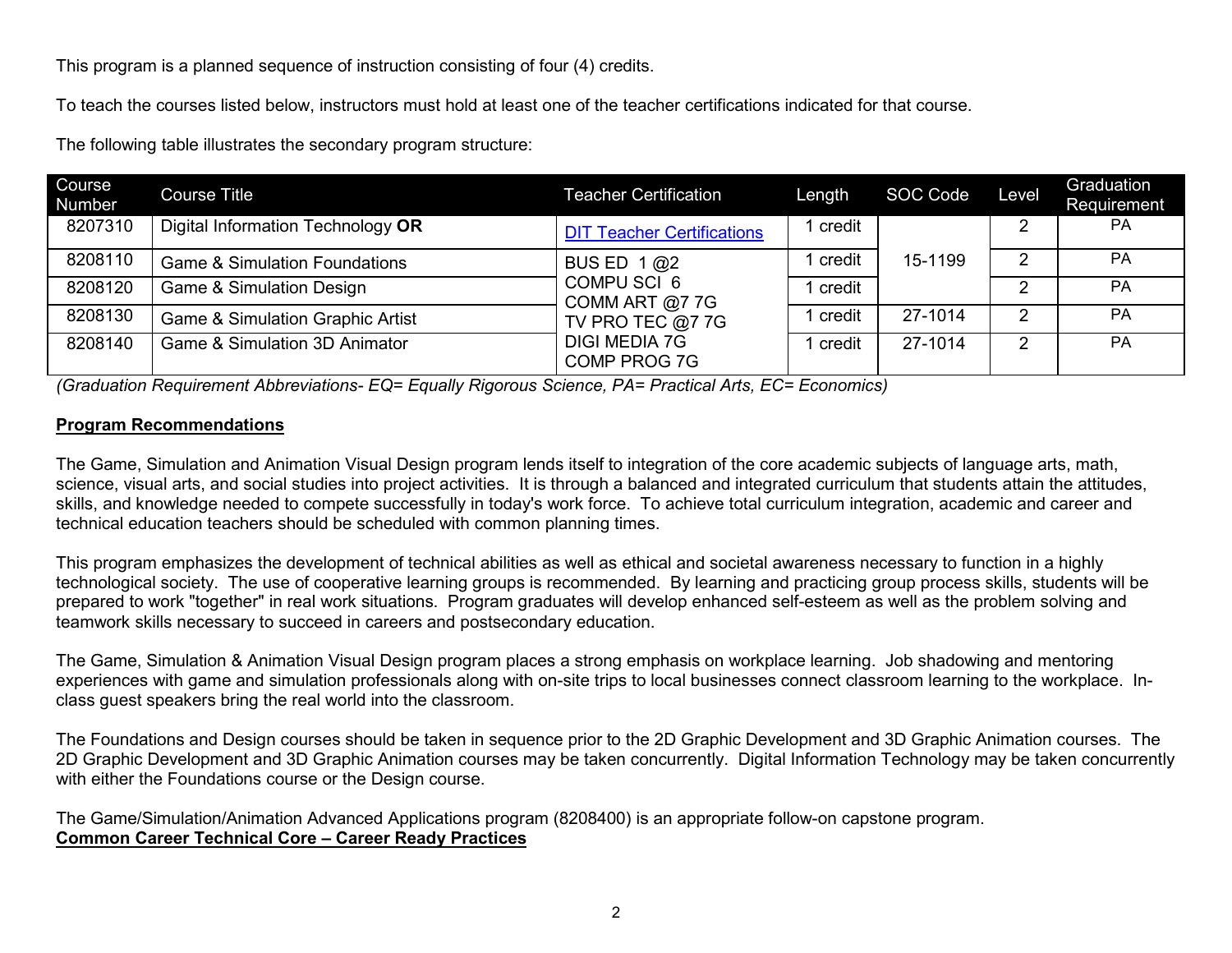Career Ready Practices describe the career-ready skills that educators should seek to develop in their students. These practices are not exclusive to a Career Pathway, program of study, discipline or level of education. Career Ready Practices should be taught and reinforced in all career exploration and preparation programs with increasingly higher levels of complexity and expectation as a student advances through a program of study.

- 1. Act as a responsible and contributing citizen and employee.
- 2. Apply appropriate academic and technical skills.
- 3. Attend to personal health and financial well-being.
- 4. Communicate clearly, effectively and with reason.
- 5. Consider the environmental, social and economic impacts of decisions.
- 6. Demonstrate creativity and innovation.
- 7. Employ valid and reliable research strategies.
- 8. Utilize critical thinking to make sense of problems and persevere in solving them.
- 9. Model integrity, ethical leadership and effective management.
- 10. Plan education and career path aligned to personal goals.
- 11. Use technology to enhance productivity.
- 12. Work productively in teams while using cultural/global competence.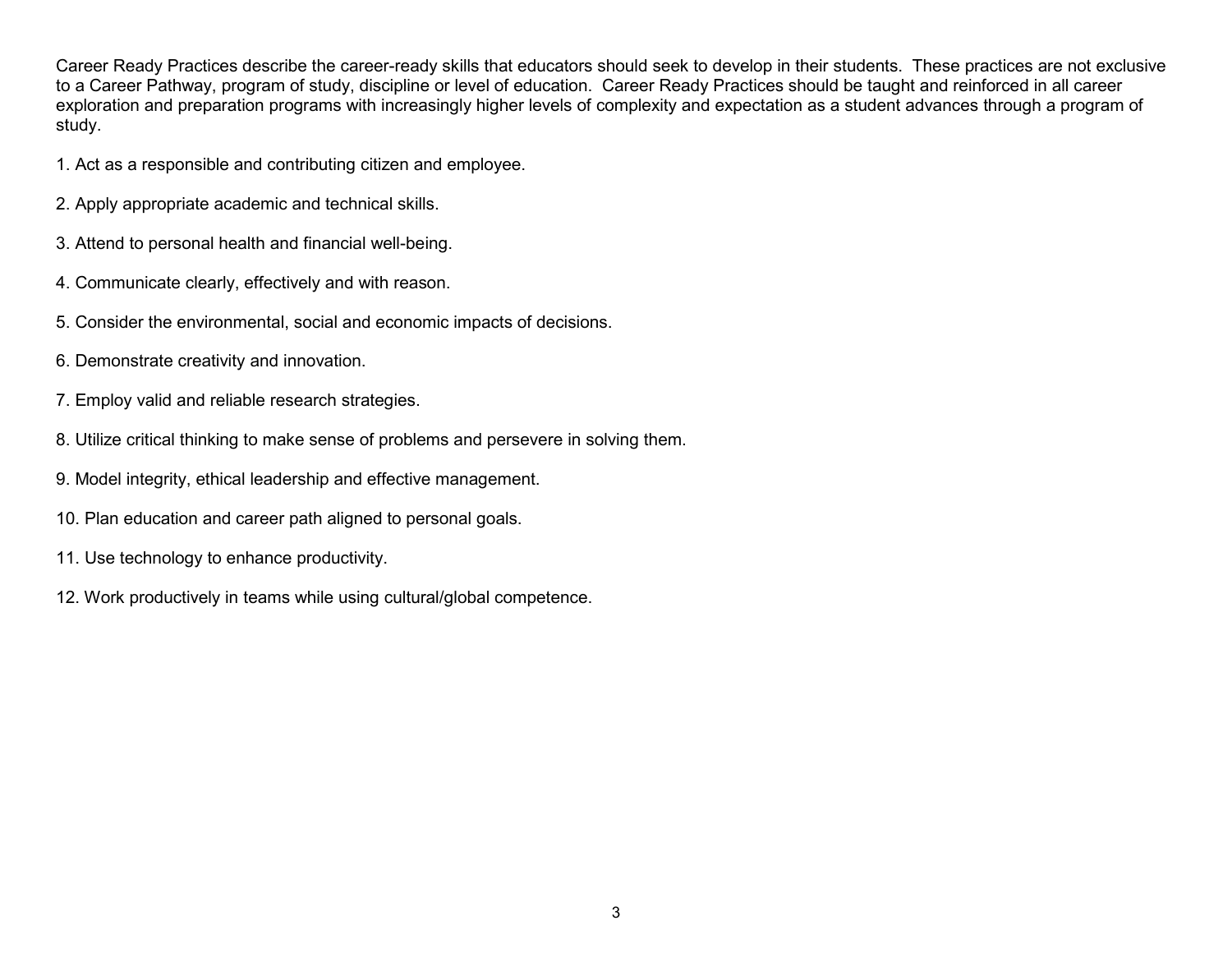# **Standards**

### **Digital Information Technology (8207310) is the first course in this and other programs within the Information Technology Career Cluster. Standards 01.0 – 15.0 are associated with this course**.

After successfully completing this program, the student will be able to perform the following:

- 01.0 Demonstrate knowledge, skill, and application of information technology to accomplish job objectives and enhance workplace performance.
- 02.0 Develop an awareness of microcomputers.
- 03.0 Demonstrate an understanding of networks.
- 04.0 Use word processing applications to enhance the effectiveness of various types of documents and communication.
- 05.0 Use presentation applications to enhance communication skills.
- 06.0 Use spreadsheet applications to enhance communication skills.
- 07.0 Use database applications to store and organize data.
- 08.0 Use electronic mail to enhance communication skills.
- 09.0 Investigate individual assessment and job/career exploration and individual career planning that reflect the transition from school to work, lifelong learning, and personal and professional goals.
- 10.0 Incorporate appropriate leadership and supervision techniques, customer service strategies, and standards of personal ethics to accomplish job objectives and enhance workplace performance.
- 11.0 Demonstrate competence using computer networks, internet and online databases to facilitate collaborative or individual learning and communication.
- 12.0 Develop awareness of computer languages, web-based & software applications, and emerging technologies.
- 13.0 Demonstrate an understanding of basic html by creating a simple web page.
- 14.0 Demonstrate comprehension and communication skills.
- 15.0 Use social media to enhance online communication and develop an awareness of a digital footprint.
- 16.0 Identify commonly used art and animation production tools in the game design industry.
- 17.0 Understand intellectual property rights, copyright laws and plagiarism as it applies to creative assets.
- 18.0 Explain the importance of employability skill and entrepreneurship skills as it relates to game/simulation development.
- 19.0 Identify tools and software commonly used in game development.
- 20.0 Investigate career opportunities in the game industry.
- 21.0 Demonstrate research and information fluency.
- 22.0 Demonstrate an understanding of the techniques used to evaluate game mechanics, game play, flow, and game design.
- 23.0 Explore the methods used to create and sustain player immersion.
- 24.0 Describe the game development life cycle.
- 25.0 Demonstrate the professional level of written and oral communication required in the game development industry.<br>26.0 Understand the core tasks and challenges that face a video game design team.
- 26.0 Understand the core tasks and challenges that face a video game design team.<br>27.0 Demonstrate leadership and teamwork skills needed, as it relates to game/simu
- Demonstrate leadership and teamwork skills needed, as it relates to game/simulation development, to accomplish team goals and objectives.
- 28.0 Create a working game or simulation as part of a team.
- 29.0 Create a game design production plan that describes the game play, outcomes, controls, interface and artistic style of a video game.
- 30.0 Categorize the different gaming genres.
- 31.0 Identify popular games and identify commonality between them.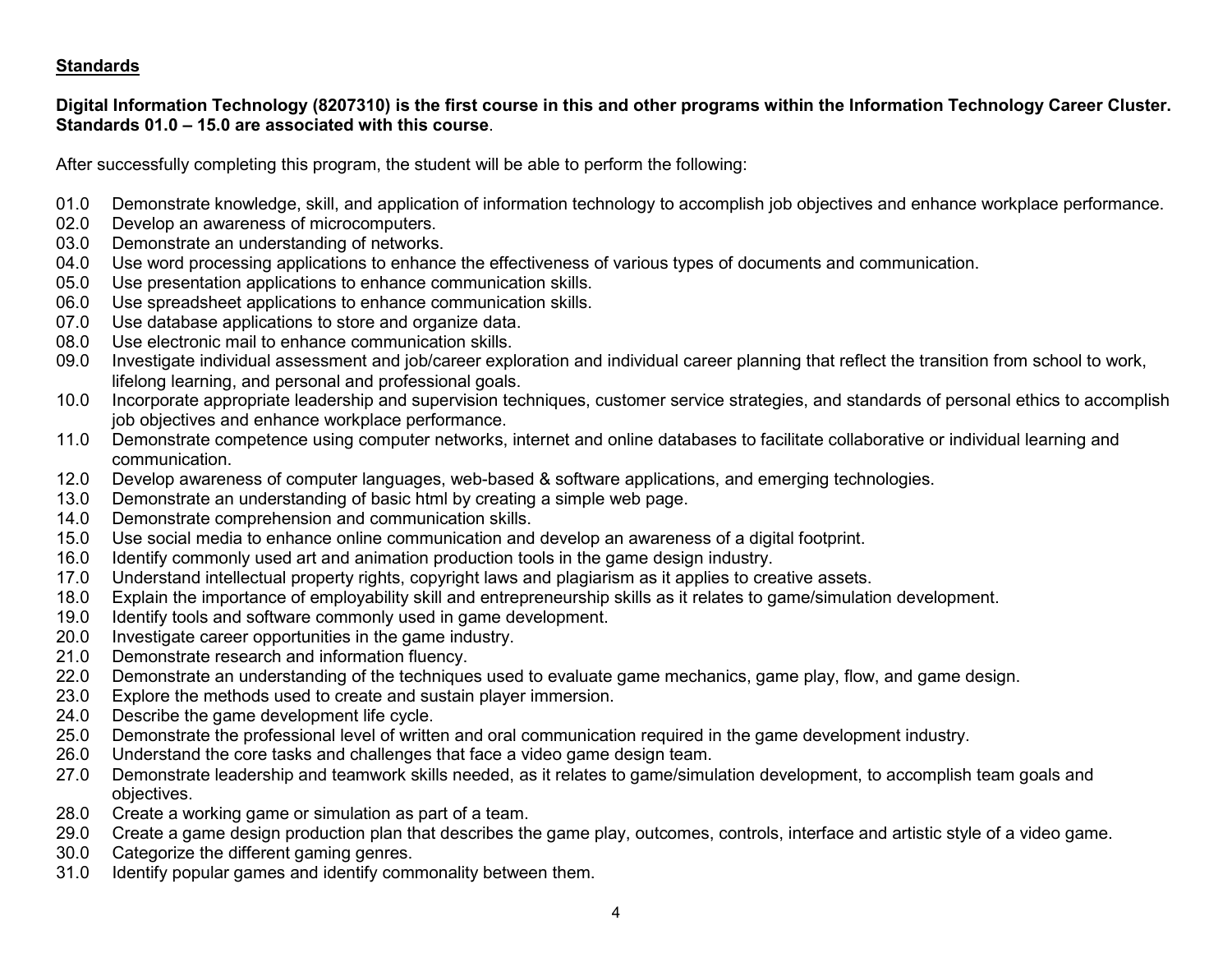- 32.0 Understand the general procedure and requirements of game design.
- 33.0 Understand the general principles of storytelling for game design.
- 34.0 Understand character archetypes and character design.
- 35.0 Develop a game design document.
- 36.0 Understand the process of creating and designing player choice and other game designer strategy considerations.<br>37.0 Create and design the game flow as it relates to story and plot.
- 37.0 Create and design the game flow as it relates to story and plot.<br>38.0 Assess common principles and procedures in game flow design
- 38.0 Assess common principles and procedures in game flow design.
- Describe player challenge rule creation elements.
- 40.0 Understand the use of inventory systems in game design.<br>41.0 Understand the various job titles and responsibilities of a c
- 41.0 Understand the various job titles and responsibilities of a graphic artist as it relates to the game industry.<br>42.0 Develop the art direction for a game.
- Develop the art direction for a game.
- 43.0 Determine and document the graphical needs of a game using design documents including art direction and reference materials.
- 44.0 Understand the fundamentals of drawing and painting techniques.
- 45.0 Demonstrate a working knowledge of vector and paint programs used to make graphics.
- 46.0 Demonstrate the effective use art input devices.
- 47.0 Demonstrate world building, making graphics and backgrounds for side scrolling, top down, and Isometric projection.
- 48.0 Understand the general concepts of environmental design.
- 49.0 Describe how environmental design is used in conjunction with game level design.
- 50.0 Demonstrate knowledge of basic lighting.
- 51.0 Demonstrate knowledge of basic materials and textures.<br>52.0 Demonstrate basic understanding of modeling principles.
- 52.0 Demonstrate basic understanding of modeling principles.<br>53.0 Demonstrate knowledge of polygon modeling.
- Demonstrate knowledge of polygon modeling.
- 54.0 Demonstrate knowledge of non-uniform rational b-splines (NURBS) modeling.
- 55.0 Demonstrate advance texturing techniques.
- 56.0 Understand the various job titles and responsibilities of a 3D animator as it relates to the game industry.
- 57.0 Understand the principles of 2D and 3D animation as it relates to game graphics (walk, run, jump, idle).
- 58.0 Demonstrate a working knowledge of modeling and paint programs used to make 3D graphics and animation.
- 59.0 Demonstrate knowledge of basic animation.
- 60.0 Demonstrate knowledge of rigging.
- 61.0 Understand the fundamentals of facial animation.
- 62.0 Create a user interface.
- 63.0 Create visual effects.
- 64.0 Create particle system effects.
- 65.0 Individually design and create a playable game.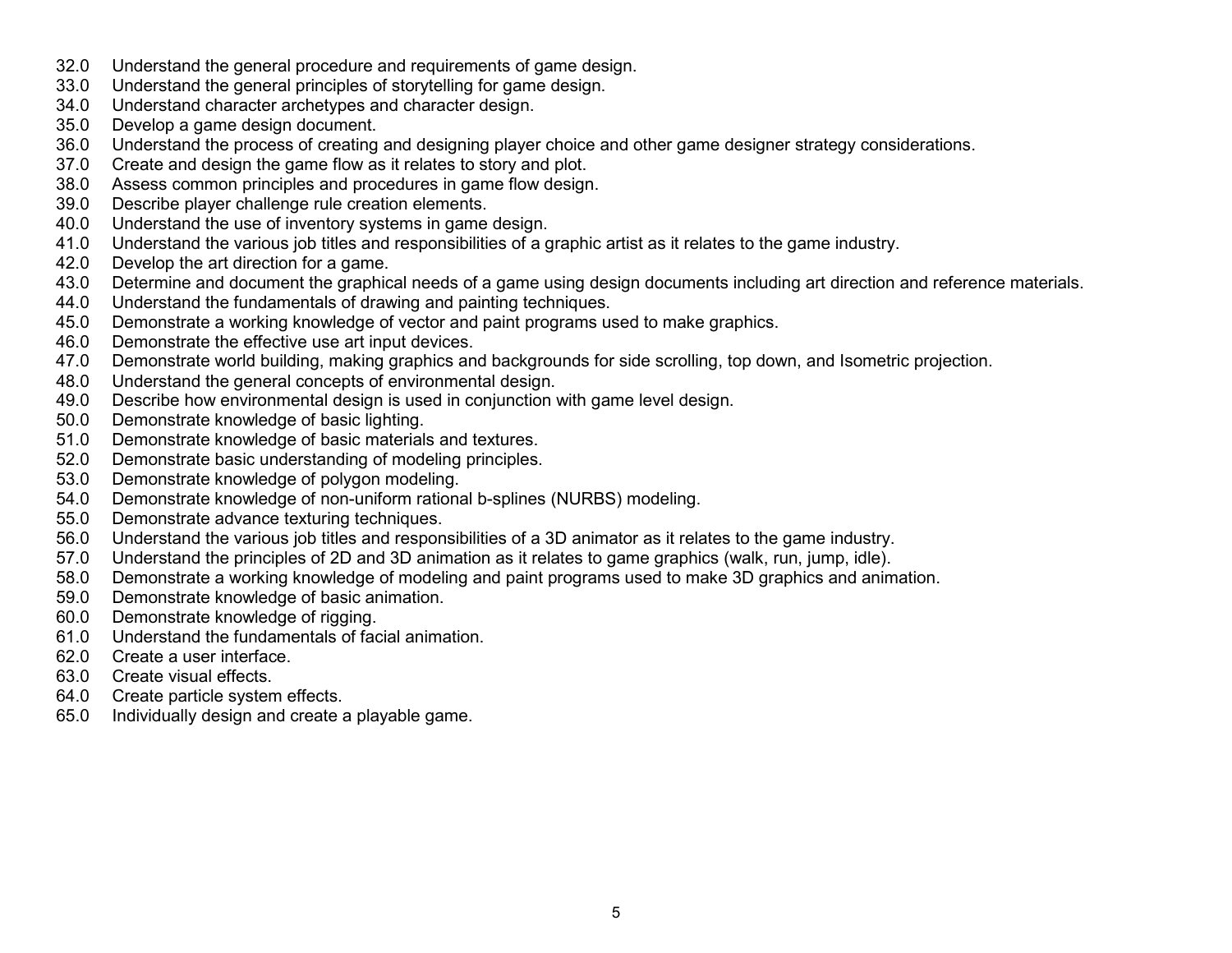**Course Title: Digital Information Technology Course Number: Course Credit: 1**

### **Course Description:**

This core course is designed to provide a basic overview of current business and information systems and trends, and to introduce students to fundamental skills required for today's business and academic environments. Emphasis is placed on developing fundamental computer skills. The intention of this course is to prepare students to be successful both personally and professionally in an information-based society. Digital Information Technology includes the exploration and use of: databases, the internet, spreadsheets, presentation applications, management of personal information and email, word processing and document manipulation, HTML, web page design, and the integration of these programs using software that meets industry standards.

**Digital Information Technology (8207310) is part of several programs across the various CTE career clusters. To ensure consistency, the standards and benchmarks for this course (01.0 – 15.0) have been placed in a separate document. To access this document, visit:** [Digital](http://www.fldoe.org/core/fileparse.php/9943/urlt/DIT.rtf)  [Information Technology \(8207310\).](http://www.fldoe.org/core/fileparse.php/9943/urlt/DIT.rtf)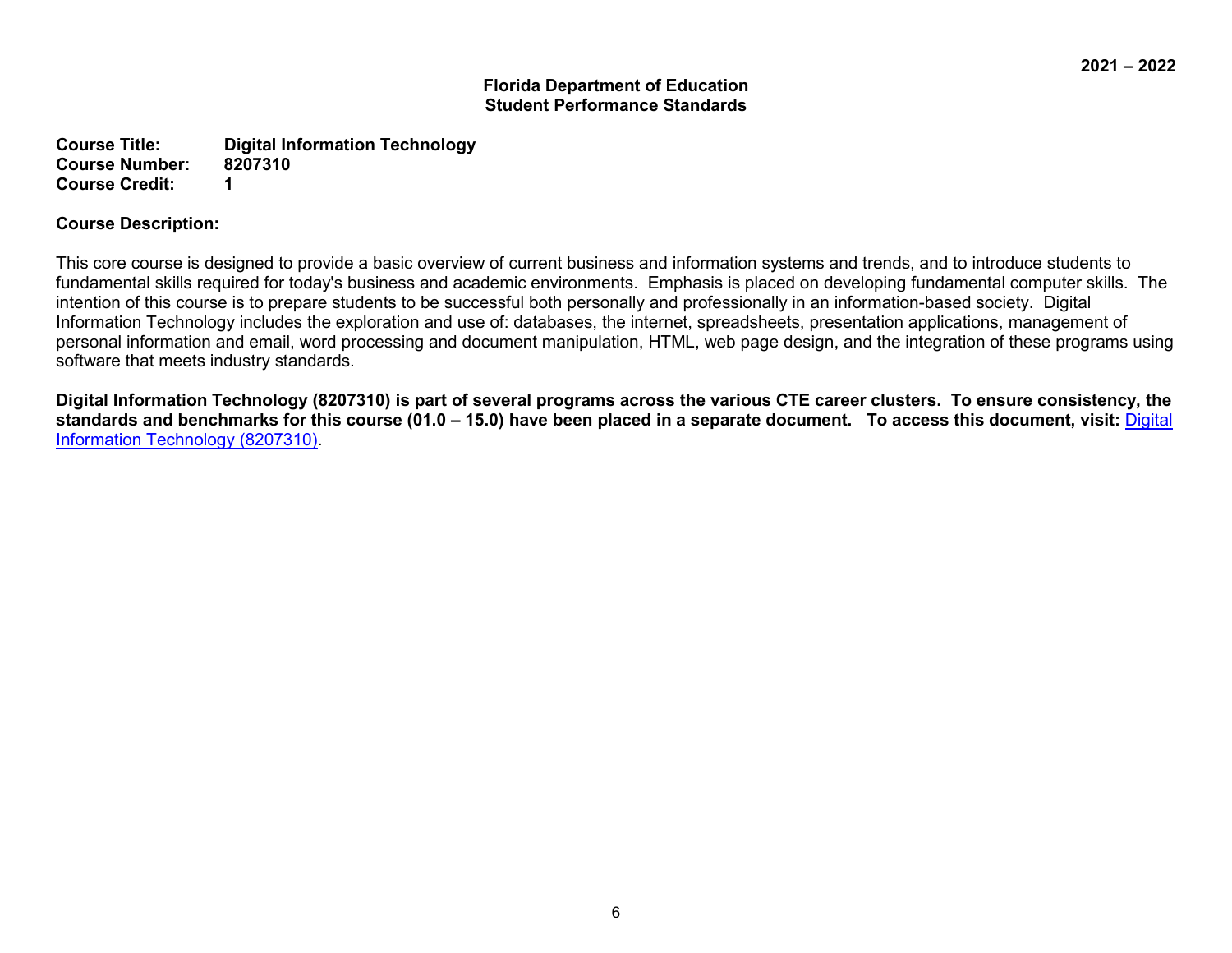**Course Title: Game & Simulation Foundations Course Number: Course Credit: 1**

### **Course Description:**

This course is designed to provide an introduction to game and simulation concepts and careers, the impact game and simulation has on society and industry, and basic game/simulation design concepts such as rule design, play mechanics, and media integration. This course compares and contrasts games and simulations, key development methodologies and tools, careers, and industry-related information. This course also covers strategies, processes, and methods for conceptualizing a game or simulation application; storyboarding techniques; and development tools.

Hands-on activities using an entry-level game development tool should be integrated into the curriculum.

# **Game & Simulation Creation**

Instruction relating to the standards in this section should be interspersed throughout the entire course with the other standards taught progressively in the context of game design and development.

|      | <b>CTE Standards and Benchmarks</b>                                                                                                                     |
|------|---------------------------------------------------------------------------------------------------------------------------------------------------------|
| 16.0 | Identify commonly used art and animation production tools in the game design industry. The student will be able to:                                     |
|      | Identify, categorize and discuss art and animation tools commonly used in game design.<br>16.01                                                         |
| 17.0 | Understand intellectual property rights, copyright laws and plagiarism as it applies to creative assets. The student will be able to:                   |
|      | 17.01 Understand the use of "Fair Use and Fair Dealing".                                                                                                |
|      | 17.02 Understand the transfer and licensing of creative works.                                                                                          |
|      | 17.03 Understand the use of "exclusive rights" to intellectual creations.                                                                               |
|      | 17.04 Demonstrate the use of digital watermarking.                                                                                                      |
| 18.0 | Explain the importance of employability skill and entrepreneurship skills as it relates to game/simulation development. The student will be able<br>to: |
|      | Identify and demonstrate positive work behaviors needed to be employable.<br>18.01                                                                      |
|      | 18.02 Maintain a career portfolio to document knowledge, skills, and experience.                                                                        |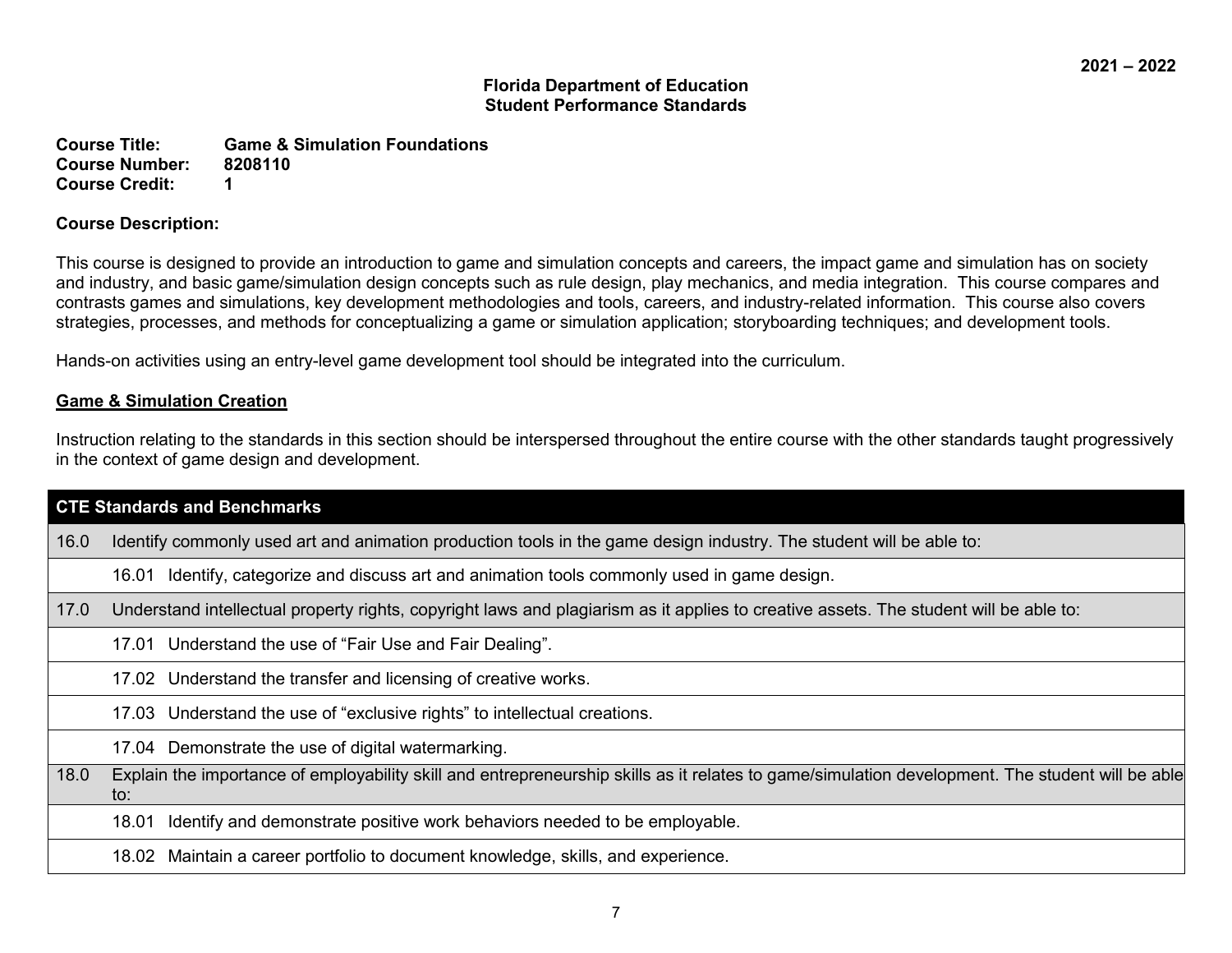|      | <b>CTE Standards and Benchmarks</b>                                                                                                                           |
|------|---------------------------------------------------------------------------------------------------------------------------------------------------------------|
|      | 18.03 Evaluate and compare employment opportunities that match career goals.                                                                                  |
|      | 18.04 Identify and exhibit traits for retaining employment.                                                                                                   |
| 19.0 | Identify tools and software commonly used in game development. The student will be able to:                                                                   |
|      | 19.01 Identify and discuss the popular game development tools currently used in the industry.                                                                 |
|      | 19.02 Identify and discuss popular gaming engines.                                                                                                            |
|      | 19.03 Identify and discuss popular world building tools.                                                                                                      |
| 20.0 | Investigate career opportunities in the game industry. The student will be able to:                                                                           |
|      | 20.01 Describe job requirements for a variety of occupations within the game development industry.                                                            |
|      | 20.02 Identify current employment trends and career opportunities in the game industry.                                                                       |
| 21.0 | Demonstrate research and information fluency. The student will be able to:                                                                                    |
|      | 21.01 Play games to research and collect game play data.                                                                                                      |
|      | 21.02 Evaluate, analyze and document game styles and playability.                                                                                             |
|      | 21.03 Determine the dramatic elements in games, including kinds of fun, player types and nonlinear storytelling.                                              |
| 22.0 | Demonstrate an understanding of the techniques used to evaluate game mechanics, game play, flow, and game design. The student will be<br>able to:             |
|      | 22.01 Test and analyze games to determine the quality of rules, interfaces, navigation, performance, play, artistry and longevity in design<br>and structure. |
|      | 22.02 Research and evaluate the game analysis techniques used by the video game industry.                                                                     |
|      | 22.03 Identify the key elements in a game and make intelligent judgments about whether the game succeeded or failed in its objectives.                        |
|      | 22.04 Evaluate professional reviews and write a critical analysis of a current video game.                                                                    |
| 23.0 | Explore the methods used to create and sustain player immersion. The student will be able to:                                                                 |
|      | 23.01 Research and define the term "player immersion".                                                                                                        |
|      | 23.02 Explore and explain the factors that create player immersion in a game.                                                                                 |
|      | 23.03 Examine popular games and explain the methods each game uses to increase player immersion.                                                              |
| 24.0 | Describe the game development life cycle. The student will be able to:                                                                                        |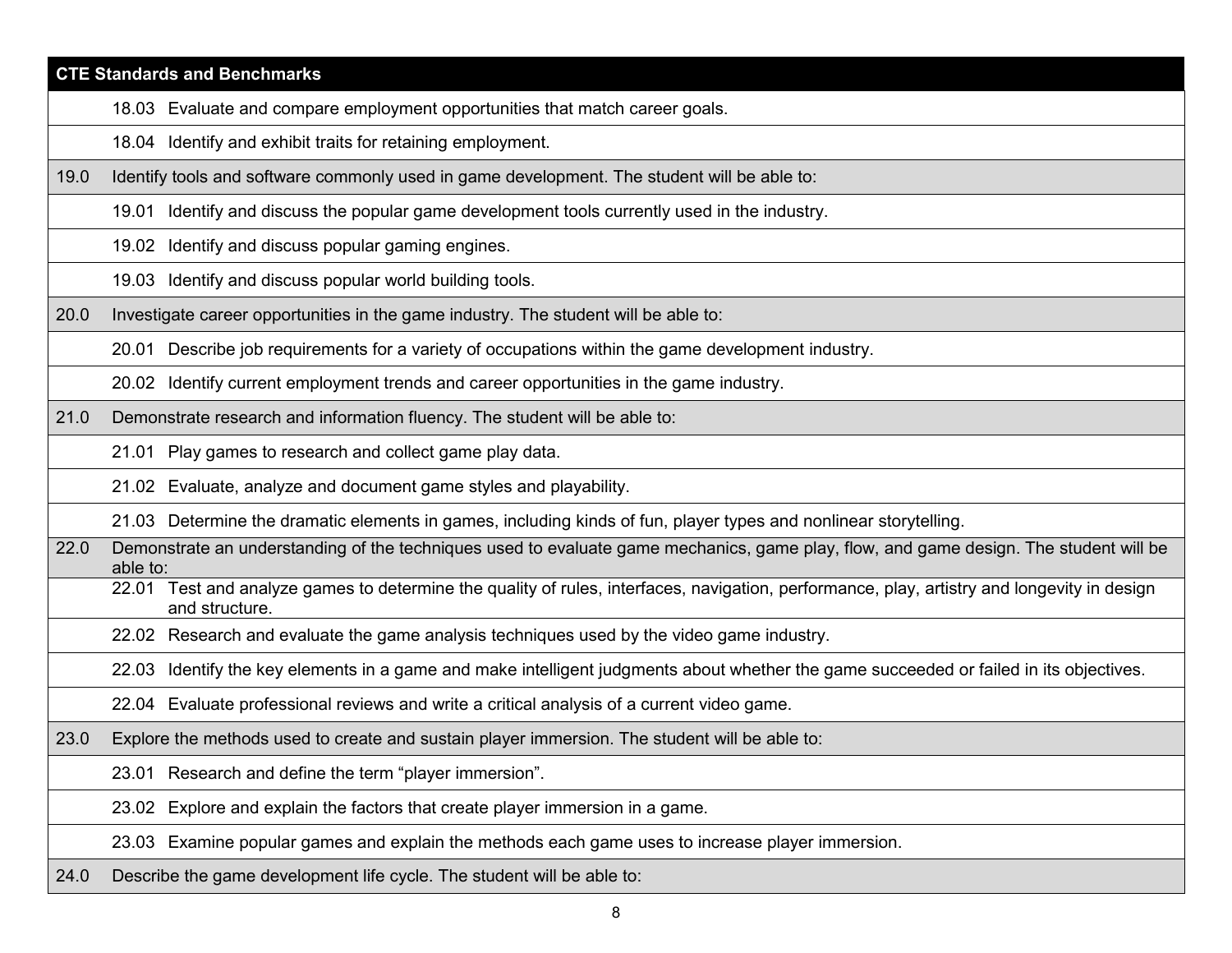|      | <b>CTE Standards and Benchmarks</b>                                                                                                                                       |
|------|---------------------------------------------------------------------------------------------------------------------------------------------------------------------------|
|      | Identify steps in the pre-production process including the proof of concept and market research.<br>24.01                                                                 |
|      | Describe the iterative prototyping process - Alpha, Beta, RTM.<br>24.02                                                                                                   |
|      | Determine platform, technology and scripting requirements.<br>24.03                                                                                                       |
|      | 24.04 Implement techniques of scenario development, levels, and missions.                                                                                                 |
|      | Discuss game testing requirements and methods.<br>24.05                                                                                                                   |
|      | 24.06 Identify and describe maintenance, upgrade and sequel issues.                                                                                                       |
| 25.0 | Demonstrate the professional level of written and oral communication required in the game development industry. The student will be able to:                              |
|      | Use listening, speaking, telecommunication and nonverbal skills and strategies to communicate effectively with supervisors, co-<br>25.01<br>workers, and customers.       |
|      | 25.02 Organize ideas and communicate oral and written messages appropriate for the game development industry environment.                                                 |
| 26.0 | Understand the core tasks and challenges that face a video game design team. The student will be able to:                                                                 |
|      | Identify and define the roles and responsibilities of team members on a video game design team.<br>26.01                                                                  |
|      | 26.02 Explore and discuss methods of communications and scheduling for design teams.                                                                                      |
| 27.0 | Demonstrate leadership and teamwork skills needed, as it relates to game/simulation development, to accomplish team goals and objectives.<br>The student will be able to: |
|      | 27.01 Employ leadership skills to accomplish organizational goals and objectives.                                                                                         |
|      | 27.02 Establish and maintain effective working relationships with others in order to accomplish objectives and tasks.                                                     |
|      | Conduct and participate in meetings to accomplish work tasks.<br>27.03                                                                                                    |
|      | 27.04 Employ mentoring skills to inspire and teach others.                                                                                                                |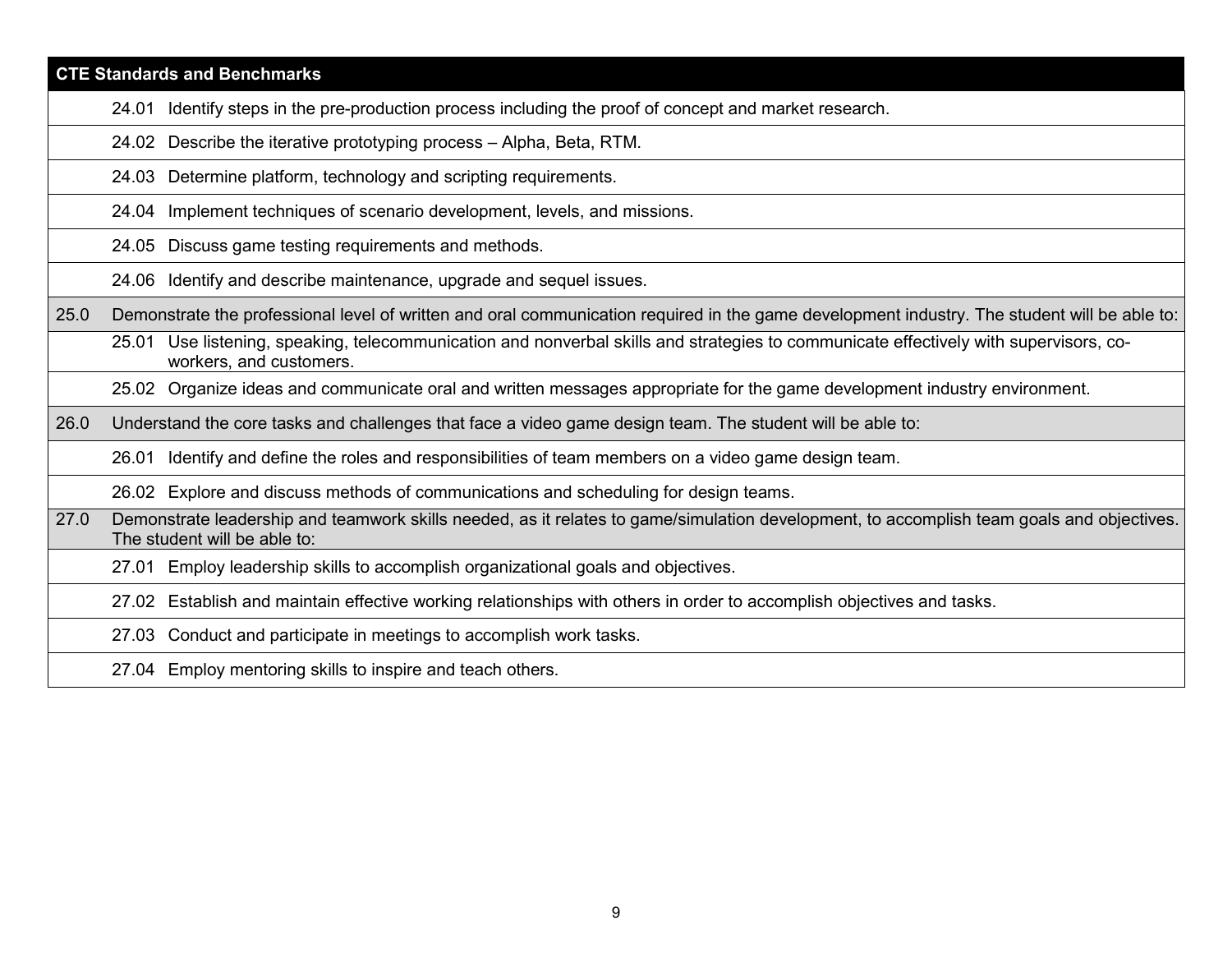**Course Title: Game & Simulation Design Course Number: Course Credit: 1**

### **Course Description:**

This course covers fundamental principles of designing a game or a simulation application, rules and strategies of play, conditional branching, design and development constraints, use of sound and animation, design tools, and implementation issues. The content includes market research, product design documentation, storyboarding, proposal development, and presentation of a project report. Emphasis is placed on the techniques needed to develop well-documented, structured game or simulation programs. Extensive use is made of evaluating and analyzing existing games or simulations.

Hands-on activities using an entry-level game development tool should be integrated into the curriculum. **Regardless of topic sequencing, the culminating activity is the creation and presentation of a playable game with design documentation.**

# **Game/Simulation Project**

Instruction relating to the standards in this section should be interspersed throughout the entire course with the other standards taught progressively in the context of game design and development.

|      | <b>CTE Standards and Benchmarks</b>                                                                                                                                                                                                   |
|------|---------------------------------------------------------------------------------------------------------------------------------------------------------------------------------------------------------------------------------------|
| 28.0 | Create a working game or simulation as part of a team. The student will be able to:                                                                                                                                                   |
|      | Create a storyboard describing the essential elements, plot, flow, and functions of the game/simulation.<br>28.01                                                                                                                     |
|      | Create a design specification document to include interface and delivery choices, rules of play, navigation functionality, scoring, media<br>28.02<br>choices, start and end of play, special features, and development team credits. |
|      | Using a simple game development tool, create a game or simulation.<br>28.03                                                                                                                                                           |
|      | 28.04 Present the game or simulation.                                                                                                                                                                                                 |
| 29.0 | Create a game design production plan that describes the game play, outcomes, controls, interface and artistic style of a video game. The<br>student will be able to:                                                                  |
|      | Use industry standard game design production documents to create a game design production plan.<br>29.01                                                                                                                              |
| 30.0 | Categorize the different gaming genres. The student will be able to:                                                                                                                                                                  |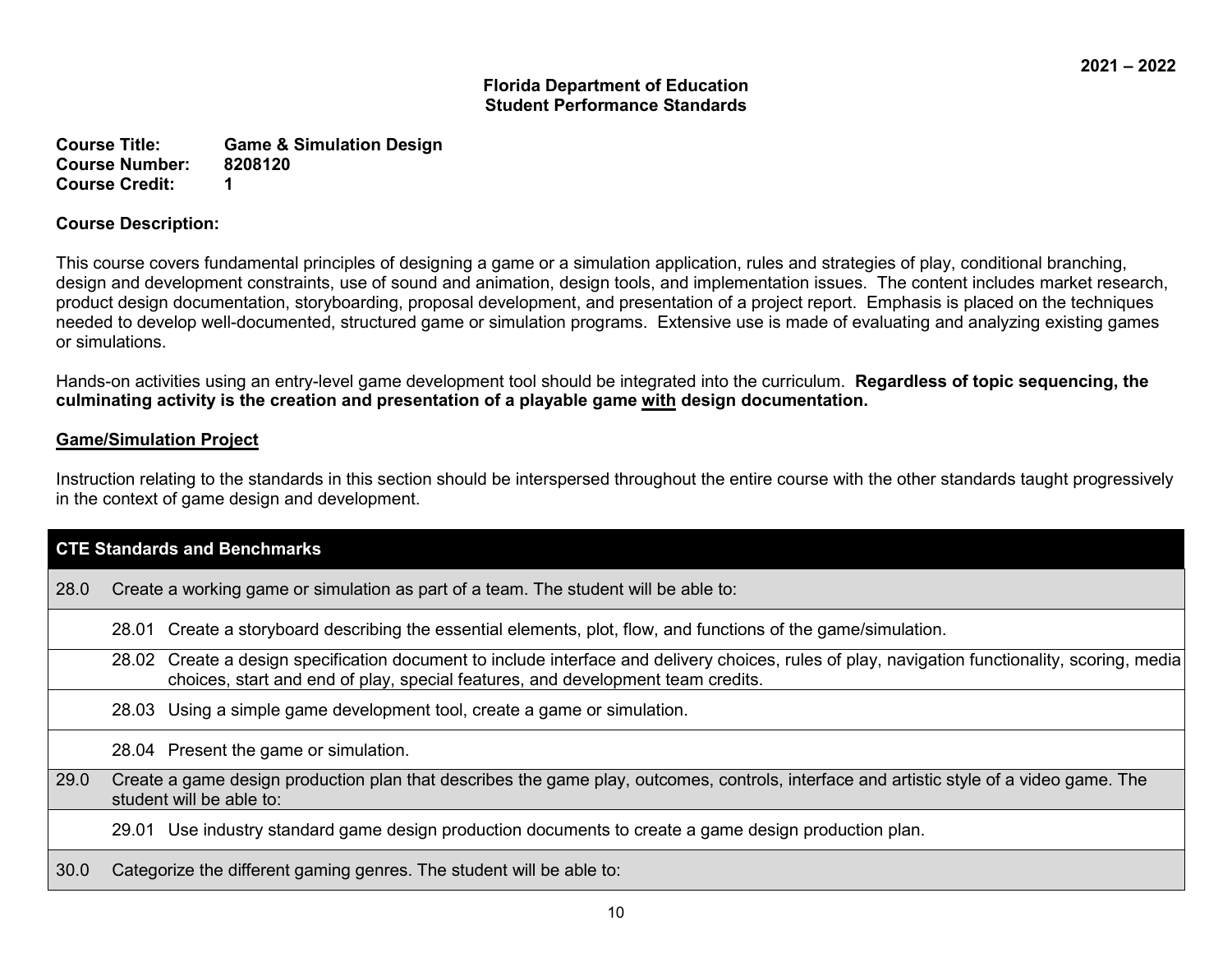# **CTE Standards and Benchmarks** 30.01 Research, compare and categorize the different gaming genres. 30.02 Analyze examples of different gaming genres. 30.03 Define and use the necessary vocabulary related to gaming and the different genres. 31.0 Identify popular games and identify commonality between them. The student will be able to: 31.01 Analyze and deconstruct game environments and interactions. 31.02 Compare and contrast the top selling video games in terms of player interaction, plot complexity, and reward. 31.03 Categorize gameplay elements by player type (killer, talker, explorer and achiever). 32.0 Understand the general procedure and requirements of game design. The student will be able to: 32.01 Describe the design process from conception to production. 32.02 Explain the iterative nature of game design through the different stages of design iterations including pre-alpha, alpha, beta, release candidate, going gold and support. 32.03 Develop design plans, for example, character sketches, documentation and storyboards for proposed games. 33.0 Understand the general principles of storytelling for game design. The student will be able to: 33.01 Identify the essential elements of a story.

33.02 Describe how creative writing is used as a game design tool.

33.03 Compare and contrast methods of delivering a story in a game.

34.0 Understand character archetypes and character design. The student will be able to:

34.01 Research and identify common character archetypes used in computer games.

34.02 Design character prototypes to physically match archetype.

34.03 Create character backstory and profile.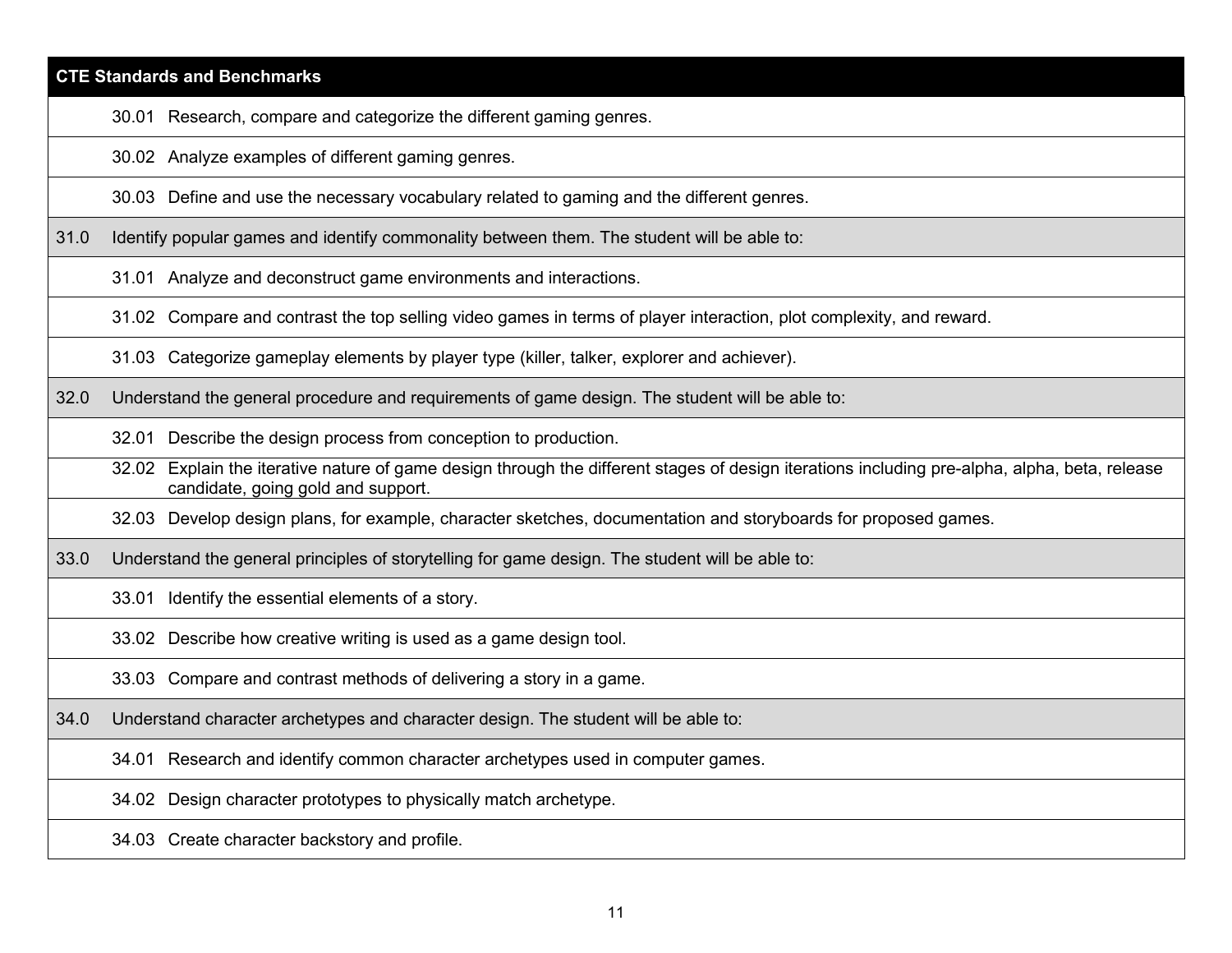|      | <b>CTE Standards and Benchmarks</b>                                                                                                                                                |
|------|------------------------------------------------------------------------------------------------------------------------------------------------------------------------------------|
| 35.0 | Develop a game design document. The student will be able to:                                                                                                                       |
|      | 35.01 Create a game strategy overview, character overview, and storyboard overview.                                                                                                |
|      | 35.02 Define the rules of play and multi-player options.                                                                                                                           |
|      | 35.03 Define strategic positioning of game immersion dynamics and psychological effect.                                                                                            |
|      | 35.04 Describe how game layout charts are used in game design.                                                                                                                     |
|      | 35.05 Understand the use of storyboards in the game design industry with regard to environmental illustrations, level designs, character<br>designs, model sheets and GUI designs. |
| 36.0 | Understand the process of creating and designing player choice and other game designer strategy considerations. The student will be able to:                                       |
|      | 36.01 Describe the use of artificial intelligence challenges in game design and the need for giving the player rest time between challenges.                                       |
|      | 36.02 Evaluate the impact of randomness in game design especially as it pertains to pattern recognition.                                                                           |
|      | 36.03 Identify techniques used in the industry to help the player to navigate.                                                                                                     |
|      | 36.04 Discuss the principles of player-centric design.                                                                                                                             |
|      | 36.05 Examine and discuss design elements that encourage continuous active engagement both mental and physical.                                                                    |
|      | 36.06 Analyze design elements that maintain player interest and vary the degree of challenge.                                                                                      |
|      | 36.07 Discuss the need for a balance of design elements for the purpose of rewarding and frustrating players.                                                                      |
| 37.0 | Create and design the game flow as it relates to story and plot. The student will be able to:                                                                                      |
|      | Identify techniques of introducing the story plot and beginning play.<br>37.01                                                                                                     |
|      | 37.02 Describe story plot development techniques for the middle of play in game design.                                                                                            |
|      | 37.03 Analyze and discuss planning techniques for climax and finale of games.                                                                                                      |
|      | the contract of the contract of the contract of the contract of the contract of the contract of the contract of                                                                    |

38.0 Assess common principles and procedures in game flow design. The student will be able to: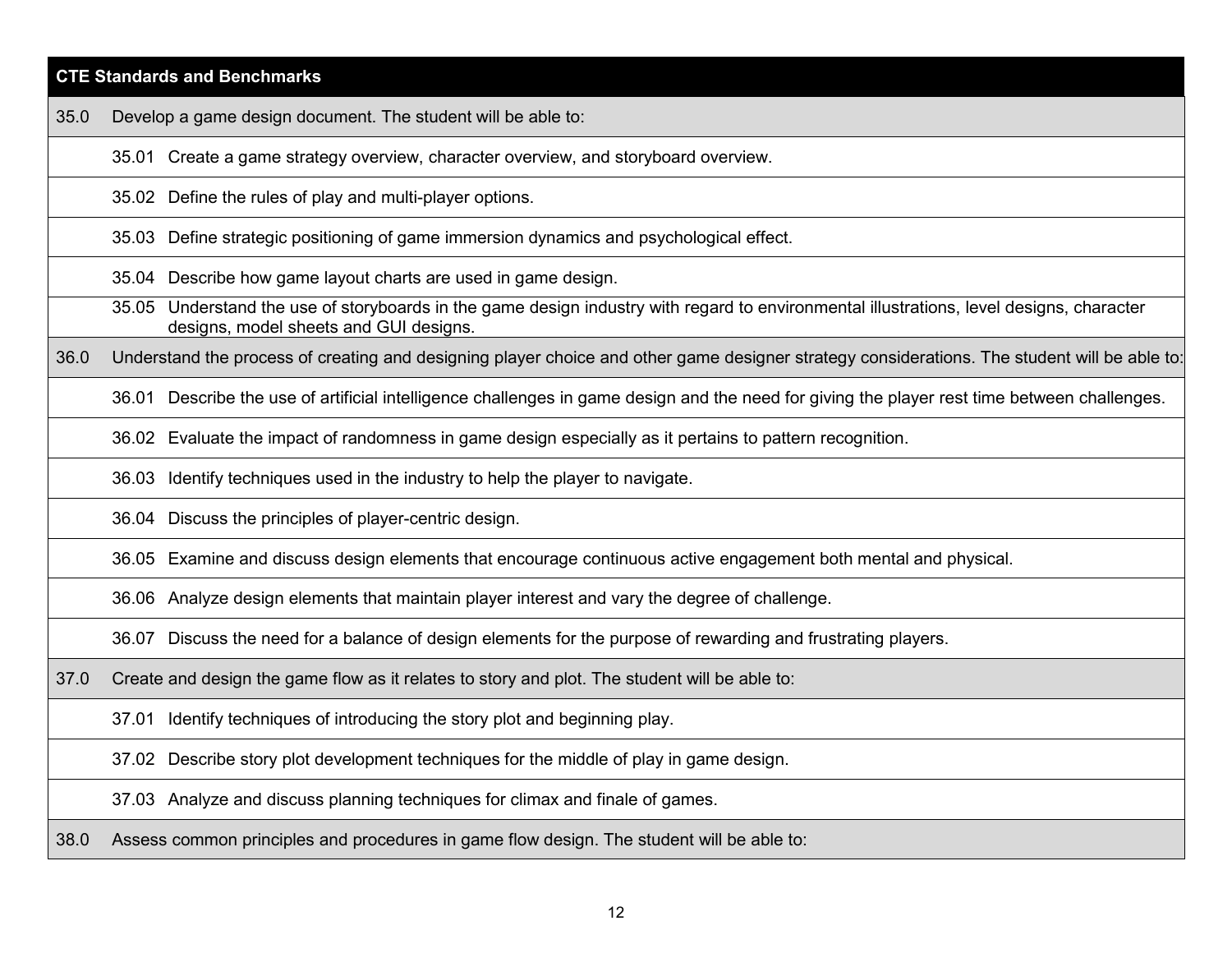# **CTE Standards and Benchmarks** 38.01 Assess missions and scenarios game flow techniques. 38.02 Describe common use of mission design and campaigns. 38.03 Evaluate usage of static versus dynamic campaigns. 39.0 Describe player challenge rule creation elements. The student will be able to: 39.01 Research common design methods for clearing obstacles or series of obstacles. 39.02 Describe common design elements introducing skill, luck and combinations including escalating challenges to games. 39.03 Identify common design elements used to vary weapons, characters and tools. 39.04 Discuss the incorporation of risk reward and adaptive challenges (AI). 40.0 Understand the use of inventory systems in game design. The student will be able to: 40.01 Discuss the various methods of describing items in player's inventory in contemporary game design. 40.02 Review and discuss industry methods of communicating how inventory items can have an effect on game play.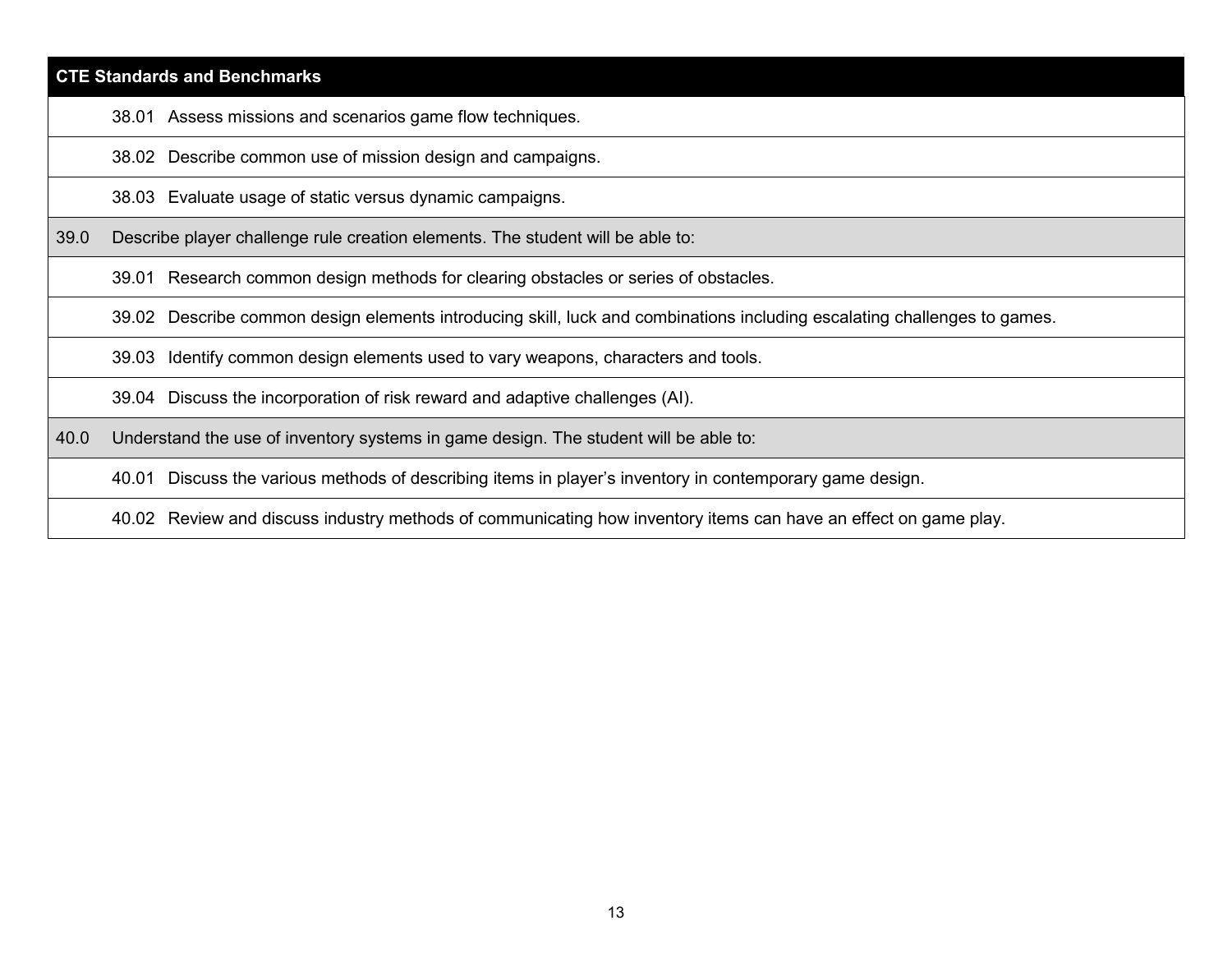**Course Title: Game & Simulation Graphic Artist Course Number:** 82<br>Course Credit: 1 **Course Credit: 1**

### **Course Description:**

This course is focused on students acquiring skills to create, refine, and integrate realistic 2D graphics into a game or simulation product. Students will essentially learn how to use a graphic software package, file maintenance strategies, and migration techniques and issues.

|      | <b>CTE Standards and Benchmarks</b>                                                                                                                          |
|------|--------------------------------------------------------------------------------------------------------------------------------------------------------------|
| 41.0 | Understand the various job titles and responsibilities of a graphic artist as it relates to the game industry. The student will be able to:                  |
|      | Identify the job titles of graphic artist used in a game project.<br>41.01                                                                                   |
|      | Demonstrate the ability to work as part of an art team.<br>41.02                                                                                             |
|      | 41.03 Perform one or more of the following roles for a game project: concept artist, art director, texture artist, environment artist.                       |
| 42.0 | Develop the art direction for a game. The student will be able to:                                                                                           |
|      | Develop a vision for visual elements of a game.<br>42.01                                                                                                     |
|      | Create conceptual game art using various techniques, emphasizing space and form through range of value, placement, reflections,<br>42.02<br>and shadows.     |
|      | 42.03 Create character sketches, architectural sketches and background sketches.                                                                             |
|      | 42.04 Understand the challenges of art direction as it relates to mobile devices.                                                                            |
| 43.0 | Determine and document the graphical needs of a game using design documents including art direction and reference materials. The student<br>will be able to: |
|      | Develop characters and game elements in respect to the art direction laid out in the design documents.<br>43.01                                              |
|      | Determine the appropriate file format between vector based (resolution independent) vs. rasterized graphics (resolution dependent).<br>43.02                 |
|      | Understand the different aspects of quality and detail in relation to performance and size.<br>43.03                                                         |
|      | 43.04 Understand the role of naming conventions as it applies to creative assets storage used in the work flow.                                              |
|      | 43.05 Demonstrate the effective use of alternative resolutions, scaling and file formats.                                                                    |
| 44.0 | Understand the fundamentals of drawing and painting techniques. The student will be able to:                                                                 |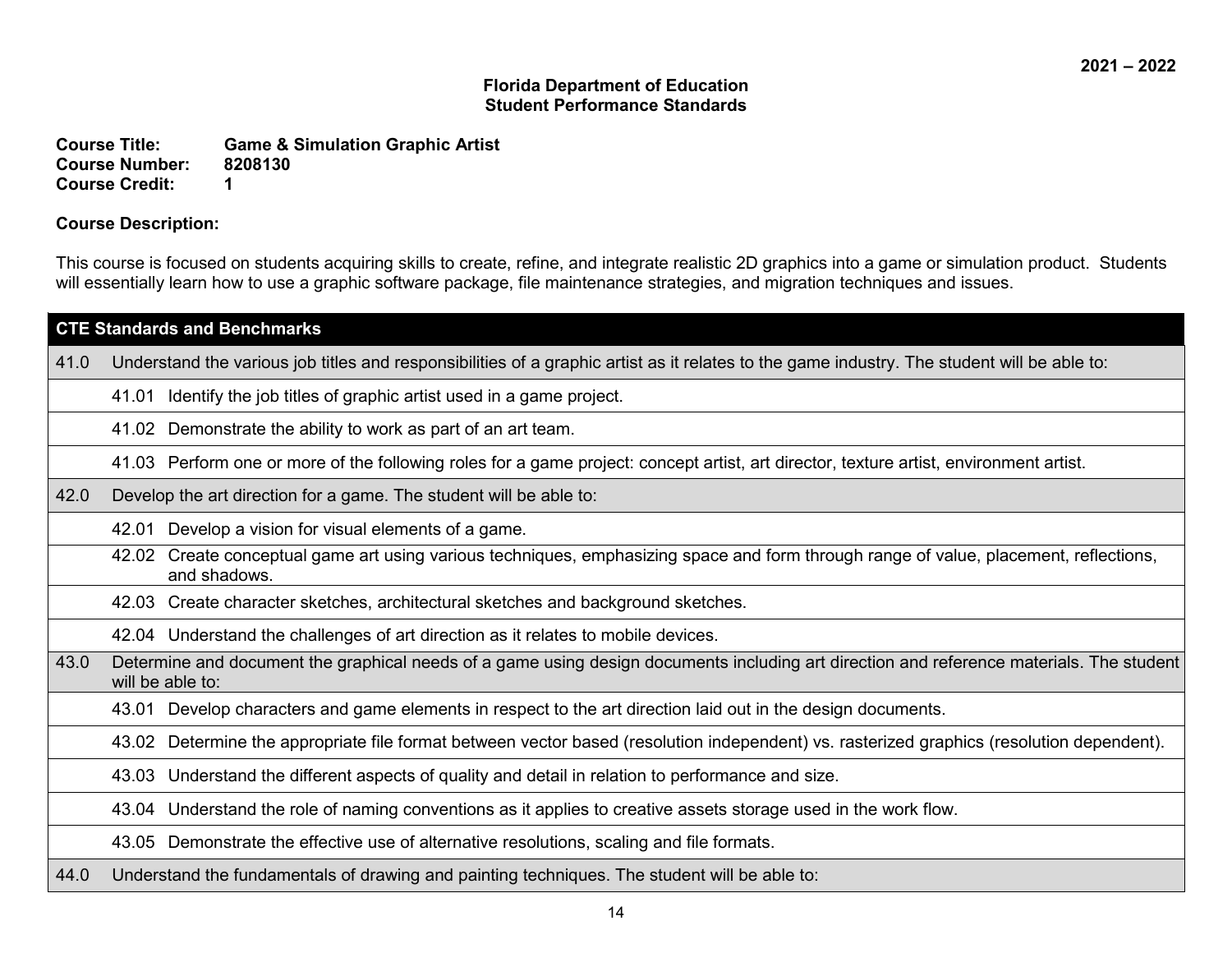|      | <b>CTE Standards and Benchmarks</b>                                                                                                                 |
|------|-----------------------------------------------------------------------------------------------------------------------------------------------------|
|      | 44.01 Demonstrate the use of different techniques, format, media or style.                                                                          |
|      | 44.02 Understand the use of primitives.                                                                                                             |
|      | 44.03 Demonstrate basic understanding of composition of a scene.                                                                                    |
|      | 44.04 Understand the shape of the human form.                                                                                                       |
|      | 44.05 Know the value of lights and shadows.                                                                                                         |
| 45.0 | Demonstrate a working knowledge of vector and paint programs used to make graphics. The student will be able to:                                    |
|      | 45.01 Know the difference between Vectors and Bitmaps.                                                                                              |
|      | 45.02 Demonstrate understanding of various graphic art programs.                                                                                    |
|      | 45.03 Utilize the programs tools and brushes.                                                                                                       |
|      | 45.04 Know the importance of Layers.                                                                                                                |
|      | 45.05 Identify file formats.                                                                                                                        |
| 46.0 | Demonstrate the effective use of art input devices. The student will be able to:                                                                    |
|      | 46.01 Demonstrate the use of a digital tablet within a paint software application.                                                                  |
|      | 46.02 Demonstrate the process of capturing textures using a digital camera.                                                                         |
|      | 46.03 Demonstrate the process of importing images from a digital camera into a photo editing software application.                                  |
| 47.0 | Demonstrate world building, making graphics and backgrounds for side scrolling, top down, and Isometric projection. The student will be able<br>to: |
|      | 47.01 Know the importance of scale in relation to the player.                                                                                       |
|      | 47.02 Understand level design to successfully lead the player.                                                                                      |
|      | 47.03 Effectively use graphics to convey mood and story in the game world.                                                                          |
| 48.0 | Understand the general concepts of environmental design. The student will be able to:                                                               |
|      | 48.01 Survey and evaluate commonly used concept art.                                                                                                |
|      | 48.02 Create a world sketch with particular attention to maintaining continuity of style.                                                           |
|      | 48.03 Describe the emotional/psychological aspects of environmental design that signify mood, façade of freedom, and resource struggling.           |
| 49.0 | Describe how environmental design is used in conjunction with game level design. The student will be able to:                                       |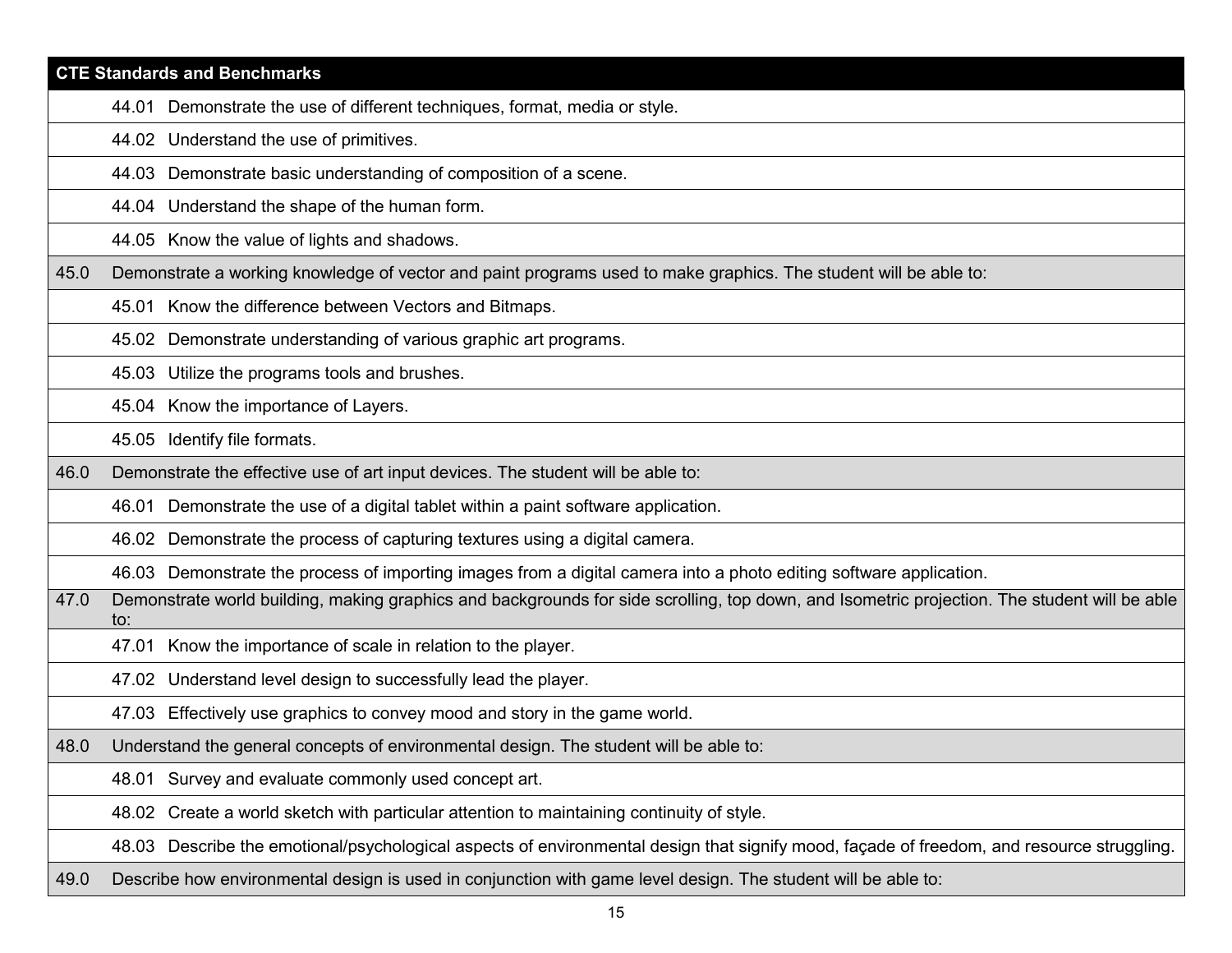|      | <b>CTE Standards and Benchmarks</b>                                                                                                               |
|------|---------------------------------------------------------------------------------------------------------------------------------------------------|
|      | 49.01 Examine and evaluate examples of focus on a theme.                                                                                          |
|      | 49.02 Describe methods of creating a purposeful architecture giving consideration to continuity and themes and taking advantage of<br>revisiting. |
|      | 49.03 Consider and discuss environmental design elements for multi-player or single player games.                                                 |
|      | 49.04 Describe the history of creating shifts in game design environments and embracing novel ideas.                                              |
|      | 49.05 Identify and discuss environmental design pitfalls such as red herrings and cookie-cutter layouts.                                          |
| 50.0 | Demonstrate knowledge of basic lighting. The student will be able to:                                                                             |
|      | 50.01 Demonstrate an understanding of 3 point lighting (key, fill, back).                                                                         |
|      | 50.02 Demonstrate an understanding of low-key and high-key lighting.                                                                              |
| 51.0 | Demonstrate knowledge of basic materials and textures. The student will be able to:                                                               |
|      | Demonstrate an understanding of material and texture storage.<br>51.01                                                                            |
|      | 51.02 Apply textures to an object.                                                                                                                |
|      | 51.03 Demonstrate an understanding of procedural shaders.                                                                                         |
|      | 51.04 Demonstrate an understanding of channels.                                                                                                   |
|      | 51.05 Adjust the transparency, luminance, and reflection of a material.                                                                           |
|      | 51.06 Demonstrate an understanding of displacement maps.                                                                                          |
|      | 51.07 Demonstrate an understanding of bump maps.                                                                                                  |
|      | 51.08 Demonstrate an understanding of UV mapping.                                                                                                 |
|      | 51.09 Demonstrate an understanding of 3D painting.                                                                                                |
| 52.0 | Demonstrate basic understanding of modeling principles. The student will be able to:                                                              |
|      | 52.01 Demonstrate an understanding of primitives and parametric modeling.                                                                         |
|      | 52.02 Demonstrate an understanding of non-uniform rational basis spline (NURBS), splines, and polygonal modeling.                                 |
|      | 52.03 Demonstrate the ability to use reference images and files while modeling.                                                                   |
| 53.0 | Demonstrate knowledge of polygon modeling. The student will be able to:                                                                           |
|      | 53.01 Demonstrate an understanding of N-gons.                                                                                                     |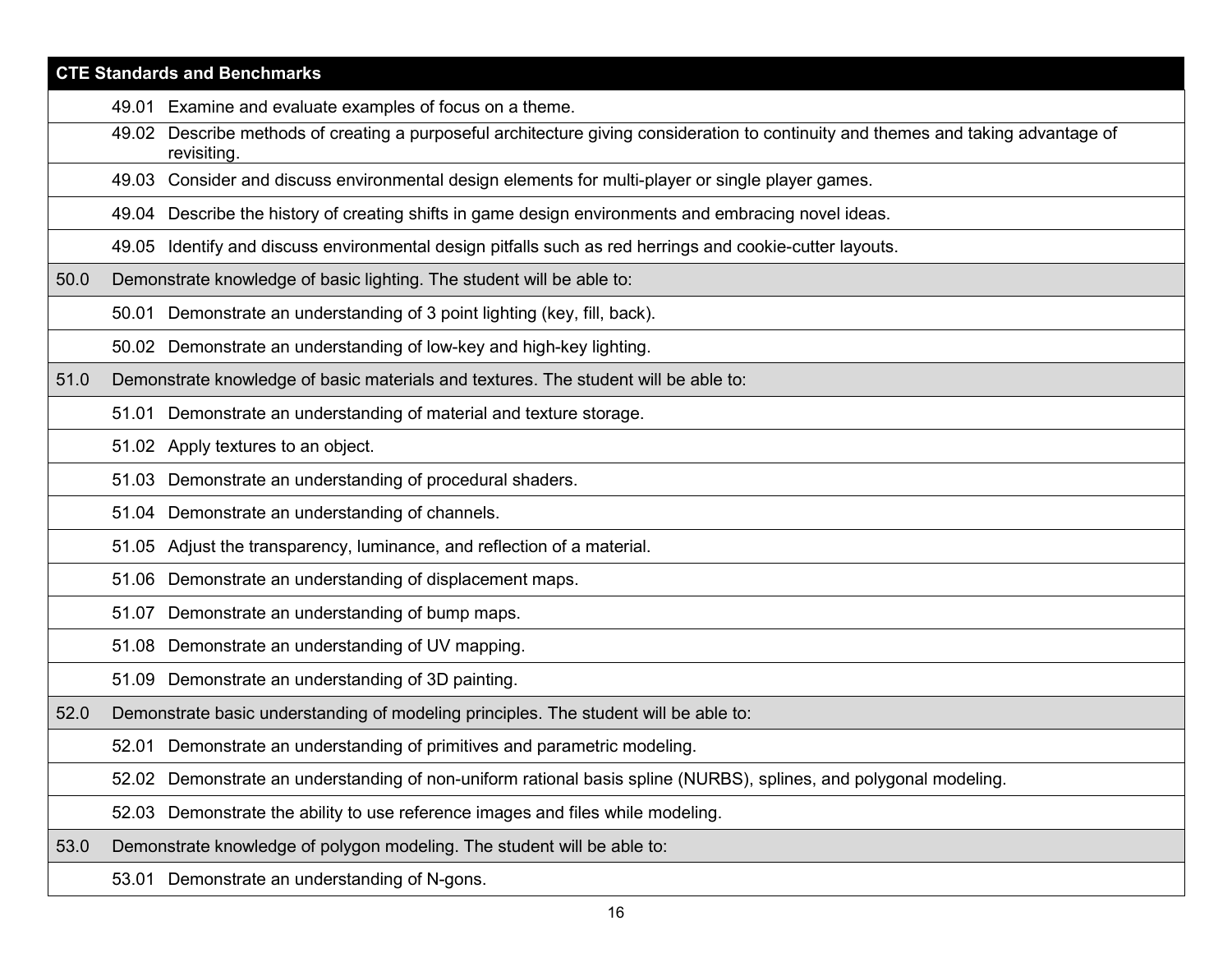|      | <b>CTE Standards and Benchmarks</b>                                                                    |
|------|--------------------------------------------------------------------------------------------------------|
|      | 53.02 Demonstrate an understanding of subdivision.                                                     |
|      | 53.03 Demonstrate basic polygon editing and manipulation.                                              |
|      | 53.04 Demonstrate an understanding of cutting/division tools.                                          |
|      | 53.05 Demonstrate an understanding of extrudes.                                                        |
|      | 53.06 Demonstrate an understanding of symmetry.                                                        |
|      | 53.07 Demonstrate an understanding of basic deformers (bend, twist, melt).                             |
| 54.0 | Demonstrate knowledge of non-uniform rational b-splines (NURBS) modeling. The student will be able to: |
|      | 54.01 Demonstrate an understanding of points, vertices, edges, and polygons.                           |
|      | 54.02 Demonstrate an understanding of poly-count.                                                      |
|      | 54.03 Demonstrate an understanding of primitives.                                                      |
|      | 54.04 Locate an object's properties, attributes, and coordinates.                                      |
|      | 54.05 Demonstrate understanding of Non uniform rational b-splines (NURBS).                             |
|      | 54.06 Demonstrate understanding of splines and generators (extrude, lathe, sweep).                     |
|      | 54.07 Understand the use of hierarchy.                                                                 |
|      | 54.08 Demonstrate an understanding of Boolean objects.                                                 |
|      | 54.09 Demonstrate an understanding of Null objects.                                                    |
| 55.0 | Demonstrate advanced texturing techniques. The student will be able to:                                |
|      | 55.01 Create texture maps for objects in games.                                                        |
|      | 55.02 Develop 3D texture mapped objects.                                                               |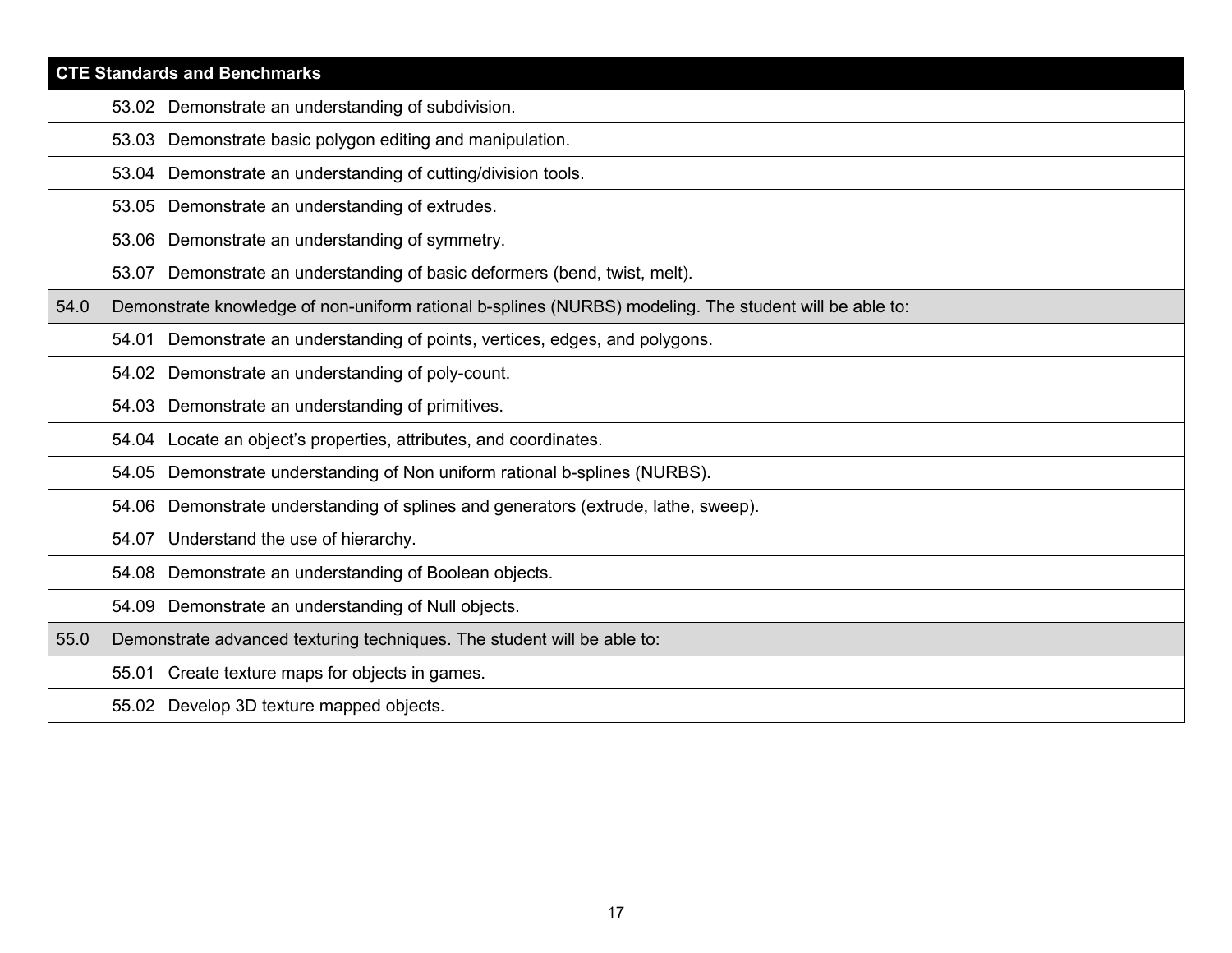**Course Title: Game & Simulation 3D Graphic Animator Course Number: 82<br>Course Credit: 1 Course Credit: 1**

### **Course Description:**

This course is focused on students acquiring skills to create, refine, and integrate realistic 3D graphics into a game or simulation product. Students will essentially learn how to use a 3D animation software package, file maintenance conventions, and migration techniques and issues.

| <b>CTE Standards and Benchmarks</b> |                                                                                                                                                            |  |
|-------------------------------------|------------------------------------------------------------------------------------------------------------------------------------------------------------|--|
| 56.0                                | Understand the various job titles and responsibilities of a 3D animator as it relates to the game industry. The student will be able to:                   |  |
|                                     | Identify the job titles of a 3D animator used in a game project.<br>56.01                                                                                  |  |
|                                     | 56.02 Demonstrate the ability to work as part of an animation team.                                                                                        |  |
|                                     | 56.03 Perform one or more of the following roles for a game project: animator, rigger, vfx artist.                                                         |  |
| 57.0                                | Understand the principles of 2D and 3D animation as it relates to game graphics (walk, run, jump, idle). The student will be able to:                      |  |
|                                     | Demonstrate the ability to create character and object views from which to animate.<br>57.01                                                               |  |
|                                     | Break down animation into a series of pictures to import into a game engine.<br>57.02                                                                      |  |
|                                     | Demonstrate an understanding of the value of timing to convey character motion.<br>57.03                                                                   |  |
|                                     | Demonstrate the effective use of animation arcs for the articulation of body elements.<br>57.04                                                            |  |
|                                     | Demonstrate the use of principles of animation such as anticipation, squash, stretch, weight, exaggeration and overlapping &<br>57.05<br>secondary motion. |  |
|                                     | 57.06 Understand the use of motion capture techniques and acting principles.                                                                               |  |
| 58.0                                | Demonstrate a working knowledge of modeling and paint programs used to make 3D graphics and animation. The student will be able to:                        |  |
|                                     | 58.01 Understand the limitation of bitmaps images.                                                                                                         |  |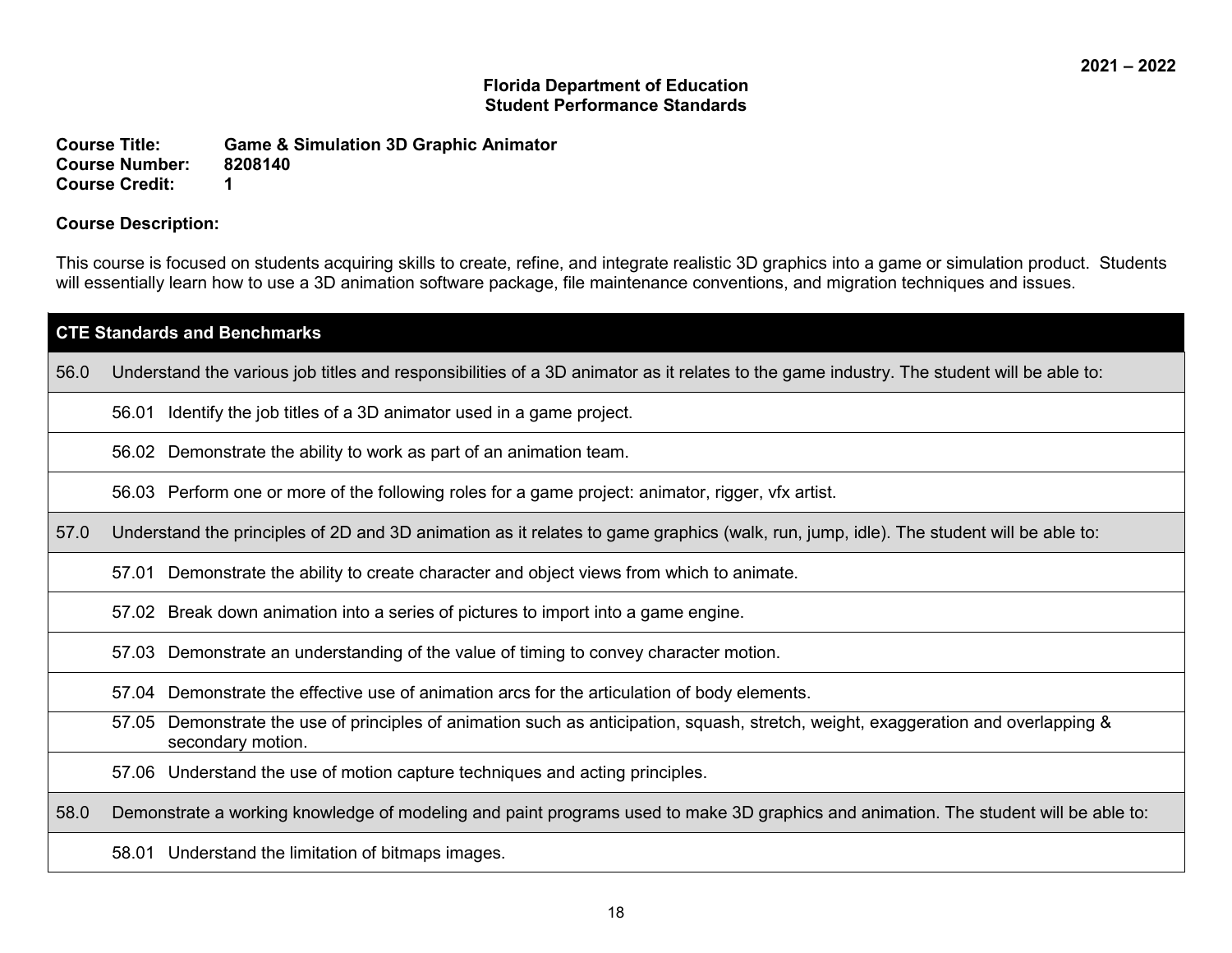| <b>CTE Standards and Benchmarks</b> |                                                                                                          |  |
|-------------------------------------|----------------------------------------------------------------------------------------------------------|--|
|                                     | 58.02 Understand the use and application of bump map, normal and displacement images applied to a model. |  |
|                                     | 58.03 Demonstrate understanding of various digital content creation tools.                               |  |
|                                     | 58.04 Utilize the programs tools and brushes.                                                            |  |
|                                     | 58.05 Know the importance of layers.                                                                     |  |
|                                     | 58.06 Identify file formats.                                                                             |  |
|                                     | 58.07 Create simple shapes and structures that can be exported to games or game editors.                 |  |
| 59.0                                | Demonstrate knowledge of basic animation. The student will be able to:                                   |  |
|                                     | 59.01 Apply animation principles to object animation.                                                    |  |
|                                     | 59.02 Demonstrate an understanding of animation timelines.                                               |  |
|                                     | 59.03 Demonstrate an understanding of key framing.                                                       |  |
|                                     | 59.04 Demonstrate an understanding in the use of controllers.                                            |  |
| 60.0                                | Demonstrate knowledge of rigging. The student will be able to:                                           |  |
|                                     | 60.01 Define rigging as a process.                                                                       |  |
|                                     | 60.02 Compare and contrast rigging approaches and styles.                                                |  |
|                                     | 60.03 Demonstrate an understanding of the rig as it relates to the model.                                |  |
|                                     | 60.04 Demonstrate an understanding of skeletal systems.                                                  |  |
| 61.0                                | Understand the fundamentals of facial animation. The student will be able to:                            |  |
|                                     | 61.01 Understand facial land marking.                                                                    |  |
|                                     | 61.02 Demonstrate the ability to show emotions through the eyes.                                         |  |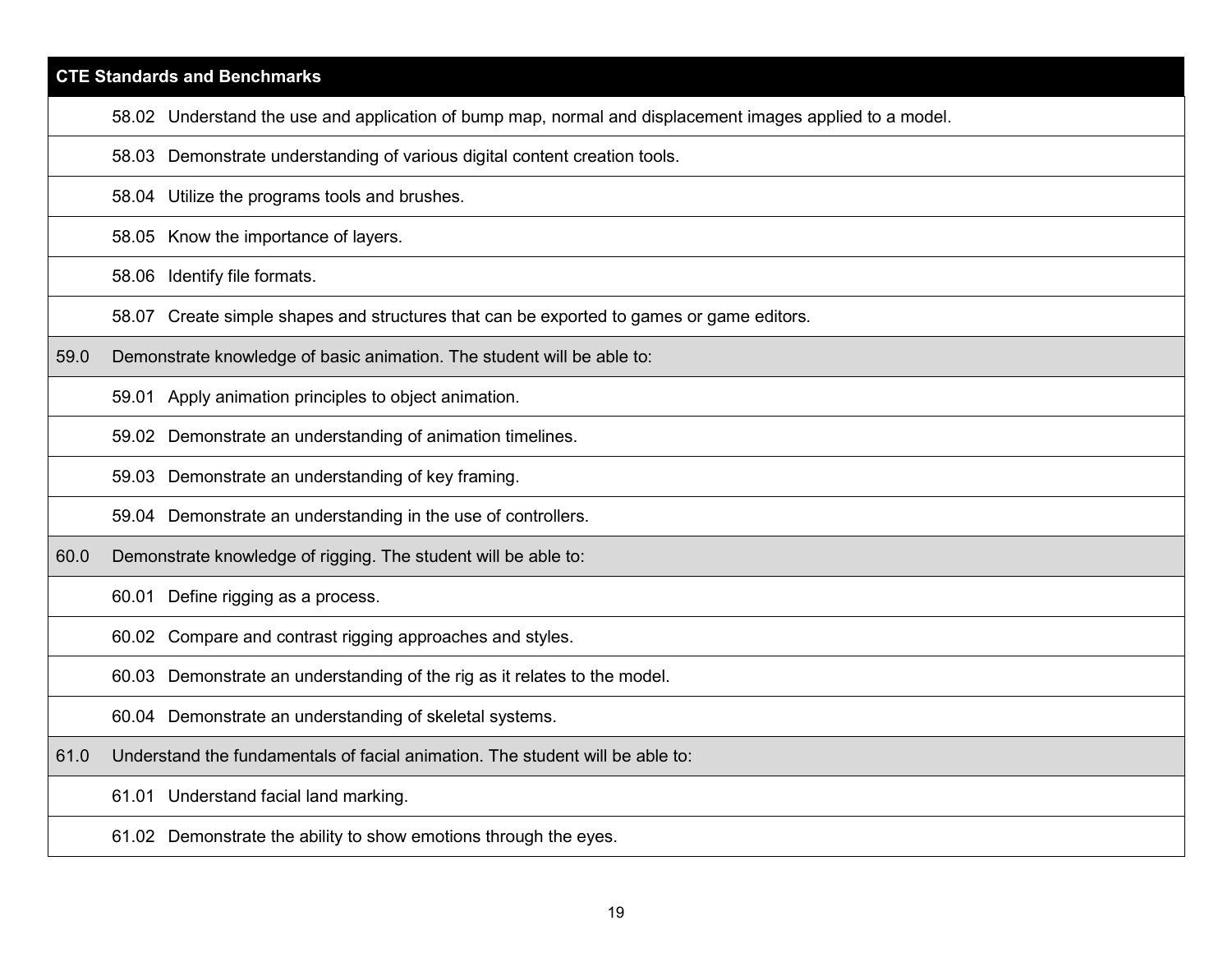# **CTE Standards and Benchmarks** 61.03 Demonstrate the use of motion capture data as it applies to facial animation. 62.0 Create a user interface. The student will be able to: 62.01 Understand good menu flow of the user interface. 62.02 Design the ideal HUD (Heads Up Display). 63.0 Create visual effects. The student will be able to: 63.01 Understand particle design for fire and smoke. 63.02 Create water spray using 2D particles. 63.03 Know the anatomy of an explosion effect. 63.04 Create a 3D feel in a 2D world using light and shadows. 64.0 Create particle system effects. The student will be able to: 64.01 Understand particle design for fire and smoke. 64.02 Create water spray using 3D particles. 64.03 Know the aspects of an explosion effect. 65.0 Individually design and create a playable game. The student will be able to: 65.01 Use a number of computer tools to enhance and ease game programming and artistry. 65.02 Use a game engine to create a playable game. 65.03 Use animated objects. 65.04 Integrate sound and music to enhance the game experience. 65.05 Test and debug to game completion.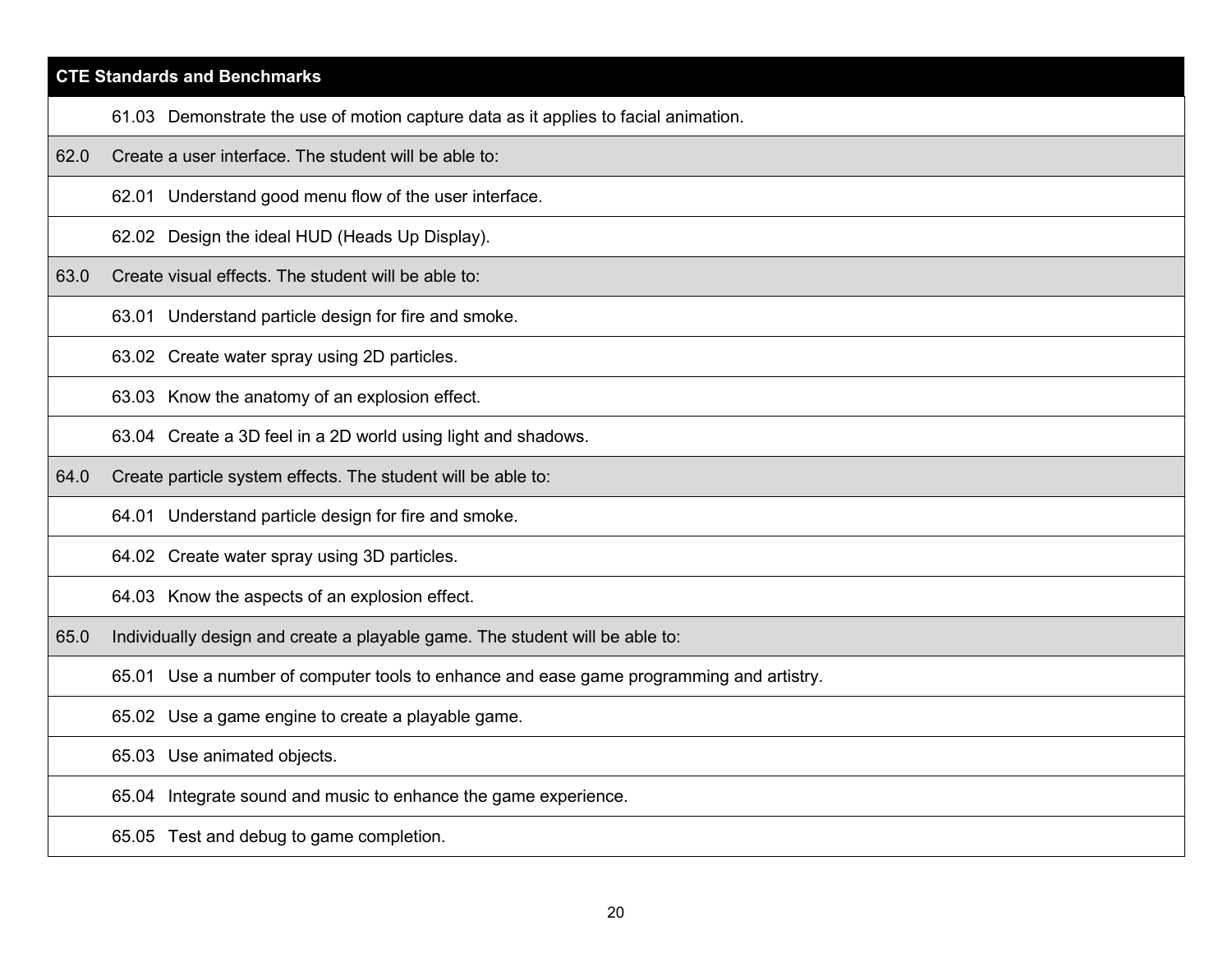# **Additional Information**

# **Laboratory Activities**

Laboratory investigations that include scientific inquiry, research, measurement, problem solving, emerging technologies, tools and equipment, as well as, experimental, quality, and safety procedures are an integral part of this career and technical program/course. Laboratory investigations benefit all students by developing an understanding of the complexity and ambiguity of empirical work, as well as the skills required to manage, operate, calibrate and troubleshoot equipment/tools used to make observations. Students understand measurement error; and have the skills to aggregate, interpret, and present the resulting data. Equipment and supplies should be provided to enhance hands-on experiences for students.

# **Special Notes**

The occupational standards and benchmarks outlined in this secondary program correlate to the standards and benchmarks of the postsecondary program with the same Classification of Instructional Programs (CIP) number.

MyCareerShines is an interactive resource to assist students in identifying their ideal career and to enhance preparation for employment. Teachers are encouraged to integrate this resource into the program curriculum to meet the employability goals for each student. Access MyCareerShines by visiting: [www.mycareershines.org.](http://www.mycareershines.org/)

# **Career and Technical Student Organization (CTSO)**

Future Business Leaders of America (FBLA) and Business Professionals of America (BPA) are the intercurricular career and technical student organizations providing leadership training and reinforcing specific career and technical skills for secondary students. Career and Technical Student Organizations provide activities for students as an integral part of the instruction offered.

# **Cooperative Training – OJT**

On-the-job training is appropriate but not required for this program. Whenever offered, the rules, guidelines, and requirements specified in the OJT framework apply.

# **Accommodations**

Federal and state legislation requires the provision of accommodations for students with disabilities as identified on the secondary student's Individual Educational Plan (IEP) or 504 plan or postsecondary student's accommodations' plan to meet individual needs and ensure equal access. Accommodations change the way the student is instructed. Students with disabilities may need accommodations in such areas as instructional methods and materials, assignments and assessments, time demands and schedules, learning environment, assistive technology and special communication systems. Documentation of the accommodations requested and provided should be maintained in a confidential file.

In addition to accommodations, some secondary students with disabilities (students with an IEP served in Exceptional Student Education (ESE)) will need modifications to meet their needs. Modifications change the outcomes or what the student is expected to learn, e.g., modifying the curriculum of a secondary career and technical education course. Note: postsecondary curriculum and regulated secondary programs cannot be modified.